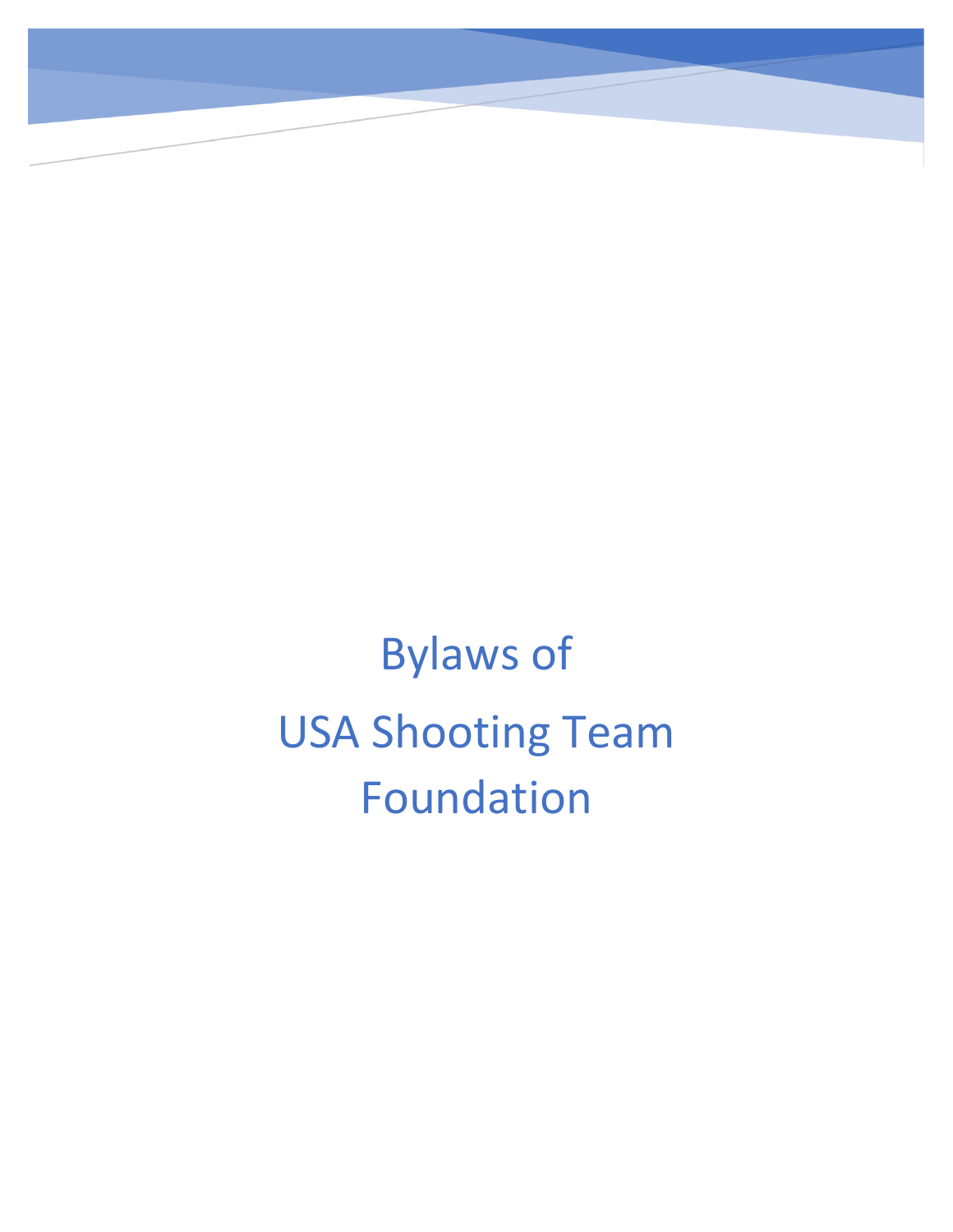# <span id="page-1-0"></span>**TABLE OF CONTENTS**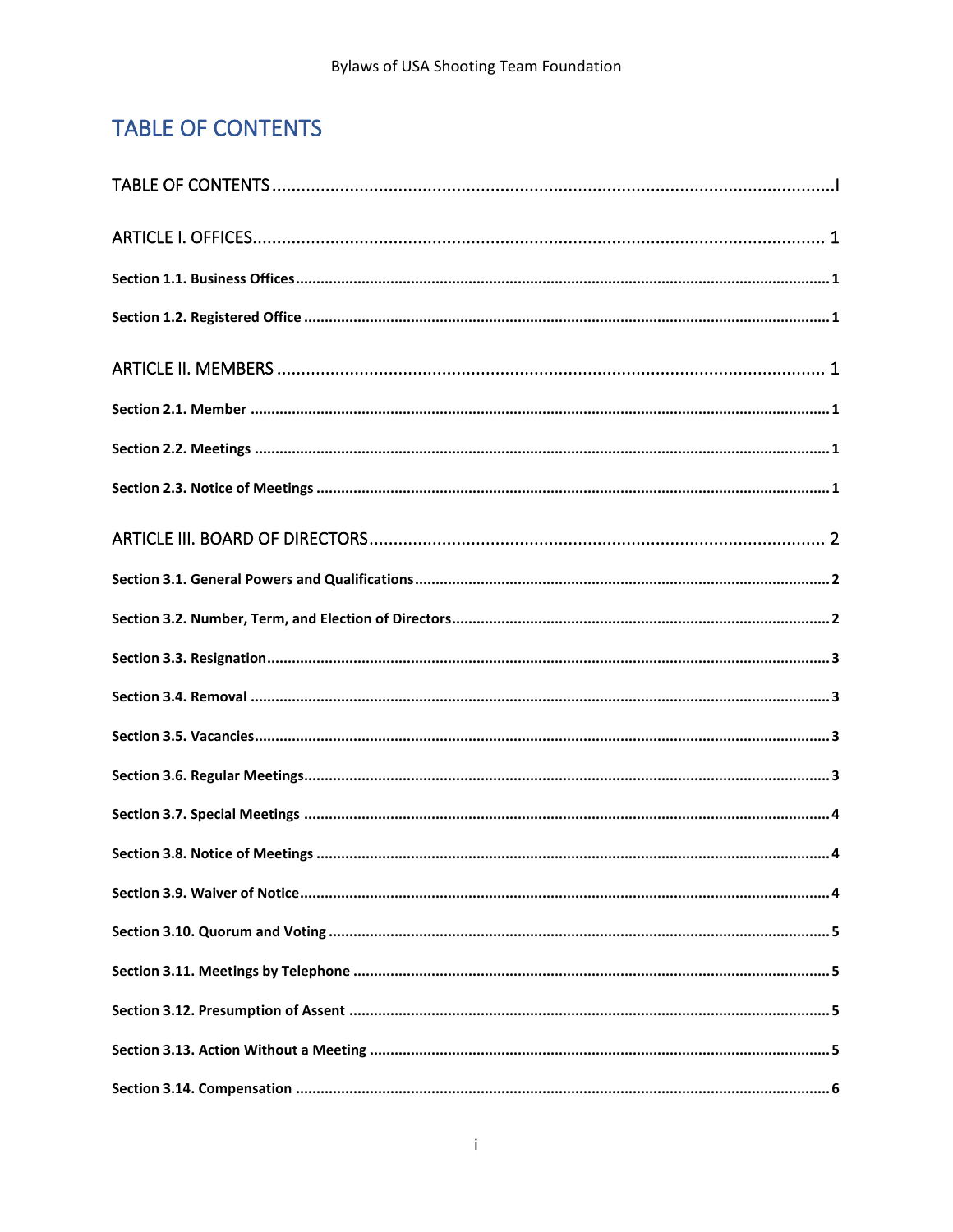# **Bylaws of USA Shooting Team Foundation**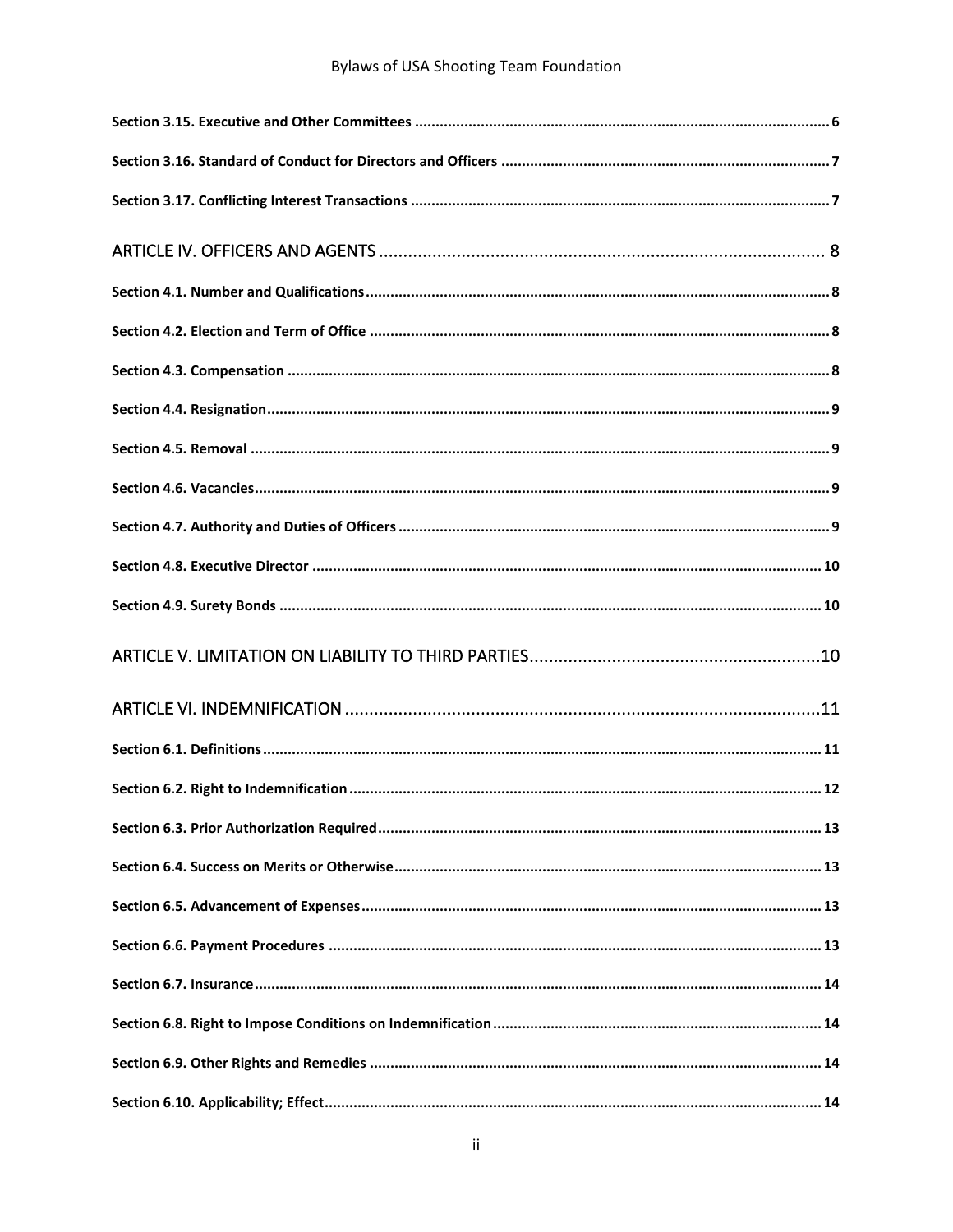# **Bylaws of USA Shooting Team Foundation**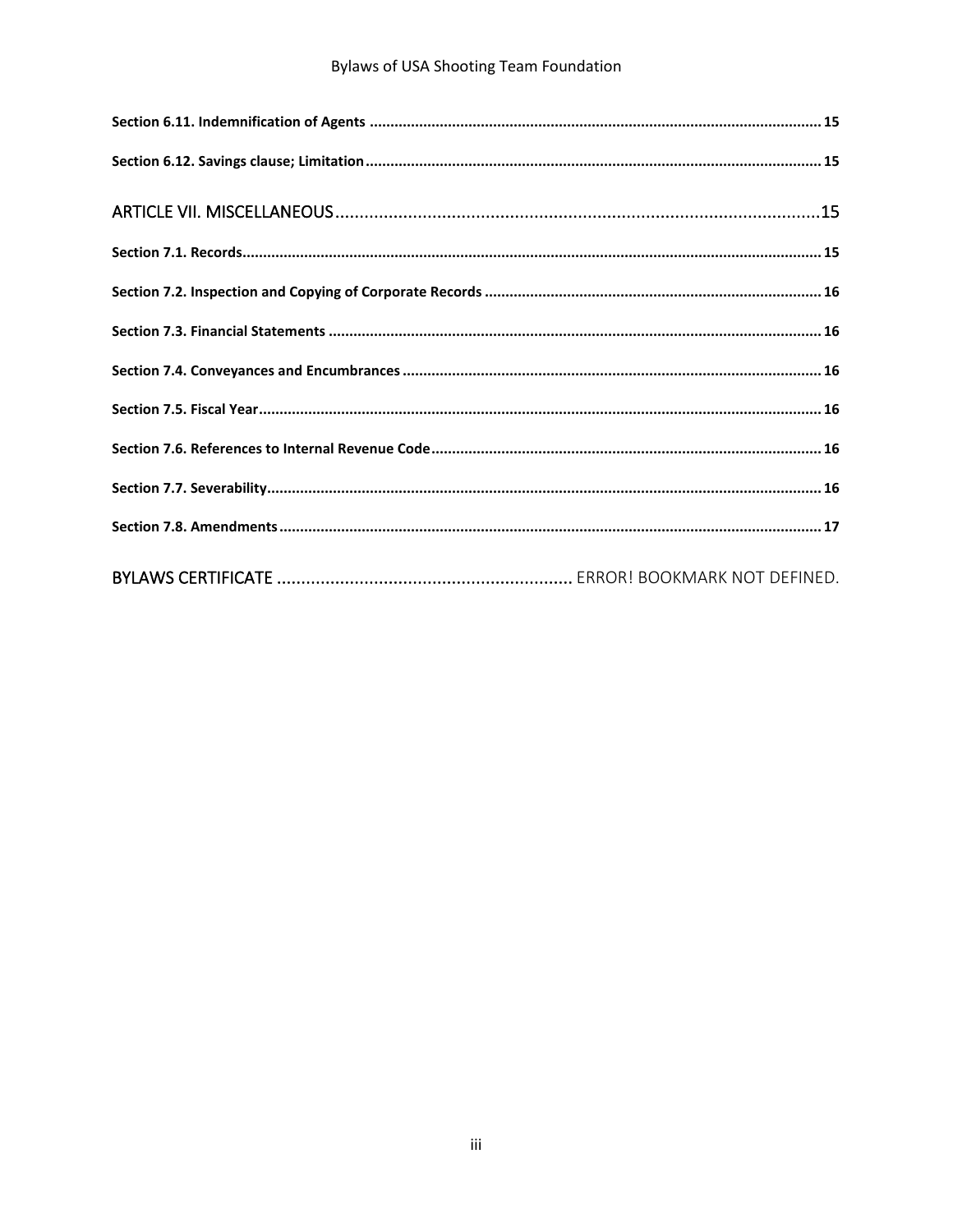# ARTICLE I. OFFICES

#### <span id="page-4-1"></span><span id="page-4-0"></span>Section I.1. Business Offices

The principal office of the Corporation shall be located in Colorado Springs, Colorado. The Corporation may have such other offices, either within or outside Colorado, as the Board of Directors may designate or as the affairs of the Corporation may require from time to time.

## <span id="page-4-2"></span>Section I.2. Registered Office

The registered office of the Corporation required by the Colorado Revised Nonprofit Corporation Act, as amended or revised (the "Act") to be maintained in Colorado may be, but need not be, the same as the principal office of the Corporation, and the address of the registered office may be changed from time to time by the Board of Directors or by the officers of the Corporation.

# ARTICLE II. MEMBERS

## <span id="page-4-4"></span><span id="page-4-3"></span>Section II.1. Member

The sole member of the Corporation shall be USA Shooting, Inc., a Colorado nonprofit corporation ("USA Shooting"), which shall have voting rights and any other legal rights or privileges in connection with the governance of the affairs of the Corporation as prescribed or allowed by the Corporation's Articles of Incorporation, these Bylaws or by provisions of applicable law.

## <span id="page-4-5"></span>Section II.2. Meetings

#### (a) Annual Meeting

An Annual meeting of the member shall be held with the time, date and place designated by the chairman of the Corporation, in consultation with USA Shooting, for the purpose of electing directors and to consider such other business as may come before the meeting. Failure to hold an annual meeting shall not work a forfeiture or dissolution of the Corporation.

#### (b) Other Meetings

Other meetings of the member may also be held from time to time as USA Shooting or the Board of Directors of the Corporation may determine necessary and appropriate.

## <span id="page-4-6"></span>Section II.3. Notice of Meetings

#### (a) Giving of Notice

Notice stating the place, date, and hour of a meeting of the member shall be given to the member in a fair and reasonable manner. Notice may be given as set forth below or by other means when all the circumstances are considered. Written notice by first class mail shall be given no fewer than ten (10) nor more than sixty (60) days before the date of the meeting. However, notice may be given within forty-eight (48) hours of the meeting by telephone (including voice messaging or other system or technology designed to record or communicate messages), facsimile electronic mail, or any other form of wire or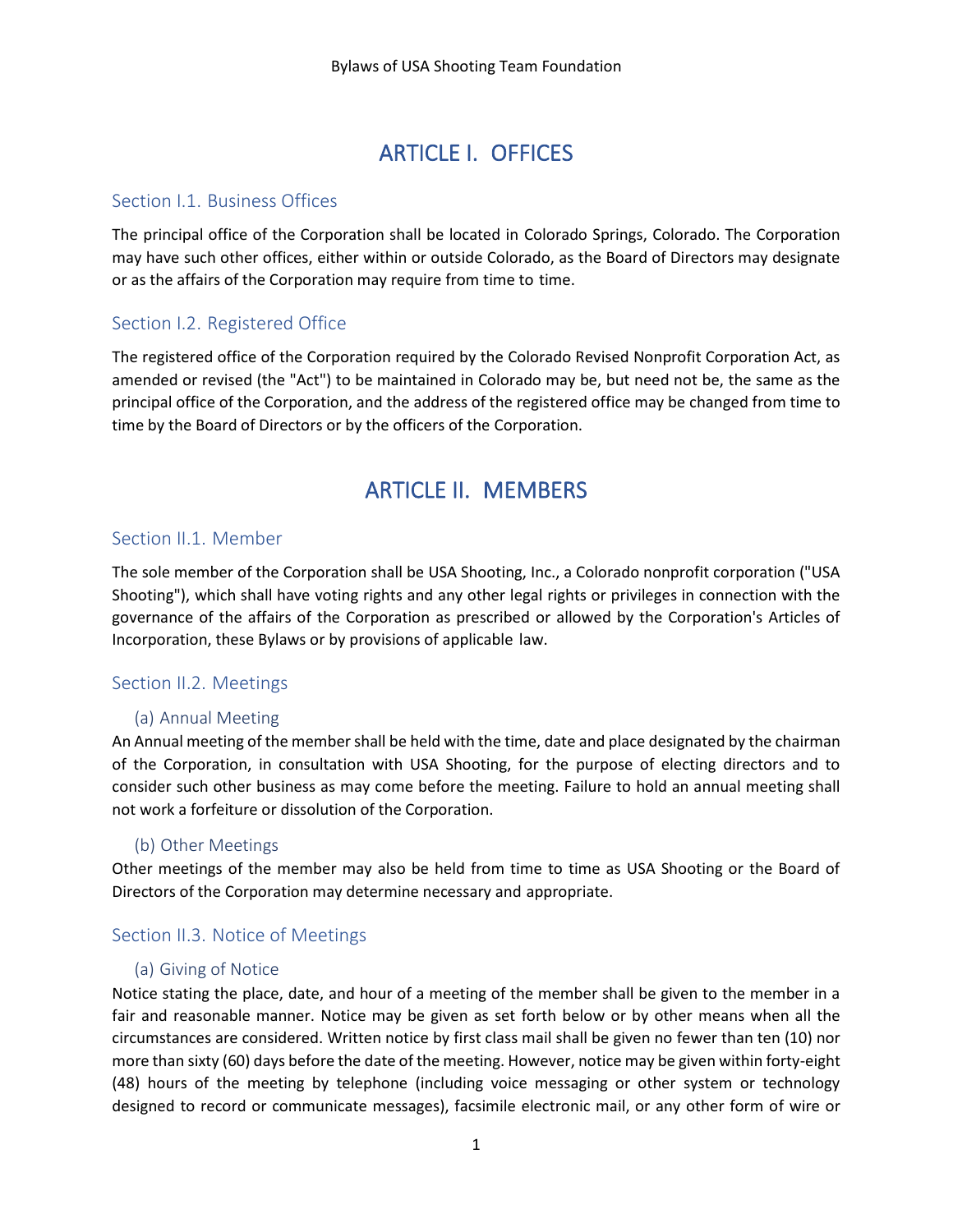wireless communication. Notice of a special meeting shall include a description of the purpose or purposes of the meeting. Notice of an annual meeting need not include a description of the purpose or purposes except the purpose or purposes shall be stated with respect to: (i) an amendment to the Corporation's Articles of Incorporation or these Bylaws; (ii) merger; (iii) a sale, lease, exchange, or other than in the usual and regular course of business, of all or substantially all of the property of the Corporation; or (vi) proposed dissolution of the Corporation; and (v) any other purpose for which a statement of purpose is required by the applicable law. When giving notice of an annual, regular, or special meeting of the member, the Corporation shall give notice of a matter the member intends to raise at the meeting if a person entitled to call a special meeting submits a request, in writing, and it is received by the secretary or president at least ten (10) days before the Corporation gives notice of the meeting.

#### (b) Method of Notice

Notice shall be given personally, by telephone, mail, private delivery service, facsimile electronic mail, or other form of wire or wireless communication. If mailed, such notice shall be deemed to be given and effective at the earliest of: (i) the date received; (ii) five (5) days after deposit in the United States mail, properly addressed to the member at the member's address as it appears in the Corporation's current records, with first class postage prepaid; (iii) the date shown on the return receipt, if mailed by registered or certified mail, return receipt requested, and the receipt is signed by or on behalf of the addressee. Oral notice is effective when communicated if communicated in a comprehensible manner. If transmitted by facsimile, electronic transmission or other form of wire or wireless communication, notice is effective when the transmission is complete.

# ARTICLE III. BOARD OF DIRECTORS

## <span id="page-5-1"></span><span id="page-5-0"></span>Section III.1. General Powers and Qualifications

The business and affairs of the Corporation shall be managed by its Board of Directors, except as otherwise provided in the Act, the Articles of Incorporation or these Bylaws. Directors must be individual persons but need not be residents of Colorado.

## <span id="page-5-2"></span>Section III.2. Number, Term, and Election of Directors

#### (a) Number and Change in Number of Directors

The number of directors of the Corporation shall be no fewer than three (3) and no more than fifteen (15), as determined from time to time by USA Shooting, as the member of the Corporation, acting through its Board of Directors. However, at no time may a majority of the Foundation's directors then in office also serve as directors or officers of USA Shooting.

## (b) Term of Directors

Directors shall serve a term of four (4) years. No director may be elected to serve more than two (2) full consecutive terms; provided, however, that a when a director has been elected to fill a vacancy in a directorship and, as a consequence, serves for the unexpired term of such director's predecessor in office (as referred to in Section 3.5, below), serving for the balance of that term will not be counted for purposes of the limitation of two (2) full terms of service as a Director.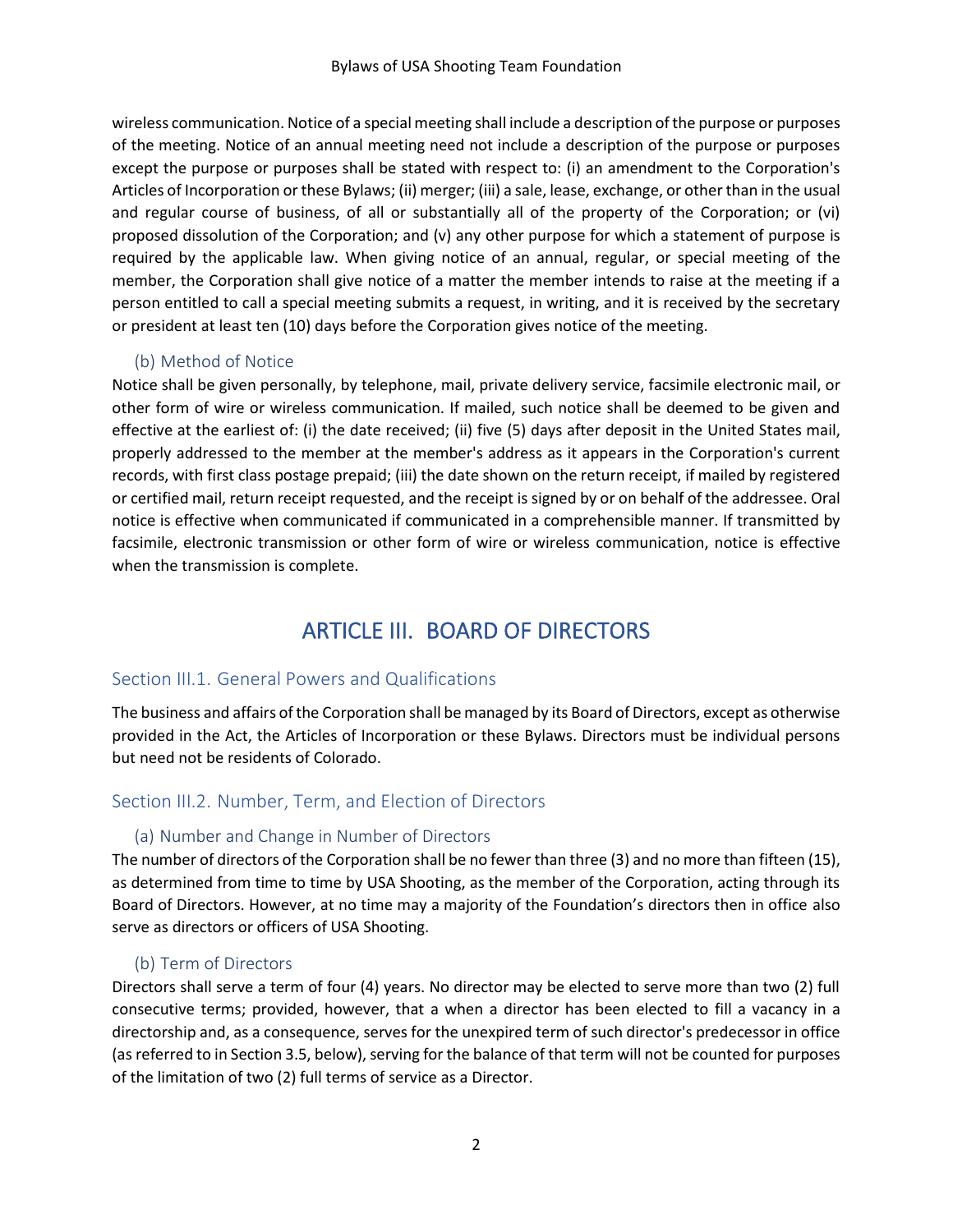#### (c) Election of Directors

- (i) USA Shooting, as the member of the Corporation, acting through its Board of Directors, shall initially elect four (4) of the Corporation's directors. Once the initial directors who were elected by USA Shooting have completed their initial term of service, USA Shooting will thereafter elect one (1) of the Corporation's directors.
- (ii) All other directors of the Corporation shall be elected by the directors of the Corporation who are serving immediately prior to said election, subject to confirmation by the USA Shooting Board of Directors.

## <span id="page-6-0"></span>Section III.3. Resignation

A director may resign at any time by giving written notice of resignation to the Board of Directors of the Corporation and to USA Shooting, as the member of the Corporation. The resignation is effective when the notice is received by the Board of Directors of the Corporation and USA Shooting, as the member of the Corporation, unless the notice specifies a later effective date.

#### <span id="page-6-1"></span>Section III.4. Removal

At a meeting called expressly for that purpose, a director may be removed, with or without cause, as follows:

#### (a) By USA Shooting

USA Shooting Board of Directors may remove any director elected by it, as the member of the Corporation.

#### (b) By the Board of Directors

The Foundation's Board of Directors may remove any director elected by it, subject to confirmation of such action by the USA Shooting Executive Board of Directors.

## <span id="page-6-2"></span>Section III.5. Vacancies

Any vacancy occurring among the directors may be filled as follows, with a director elected to fill a vacancy to serve for the unexpired term of such director's predecessor in office:

#### (a) By USA Shooting

USA Shooting shall fill a vacancy in any director position elected by it, as the member of the Corporation.

#### (b) By the Board of Directors

The Corporation's Board of Directors shall fill a vacancy in any director position elected by it, subject to confirmation of such action by the USA Shooting Executive Committee. Any directorship to be filled by reason of an increase in the number of directors shall be filled by the Corporation's Board of Directors, and a director so chosen shall hold office until the next election of directors and thereafter until such director's earlier death, resignation or removal.

#### <span id="page-6-3"></span>Section III.6. Regular Meetings

A regular annual meeting of the Board of Directors shall be held at a time, date, and place designated by the chairman of the Corporation for the purpose of electing officers and for such other business as may come before the meeting. The directors may provide by resolution the time and place for the holding of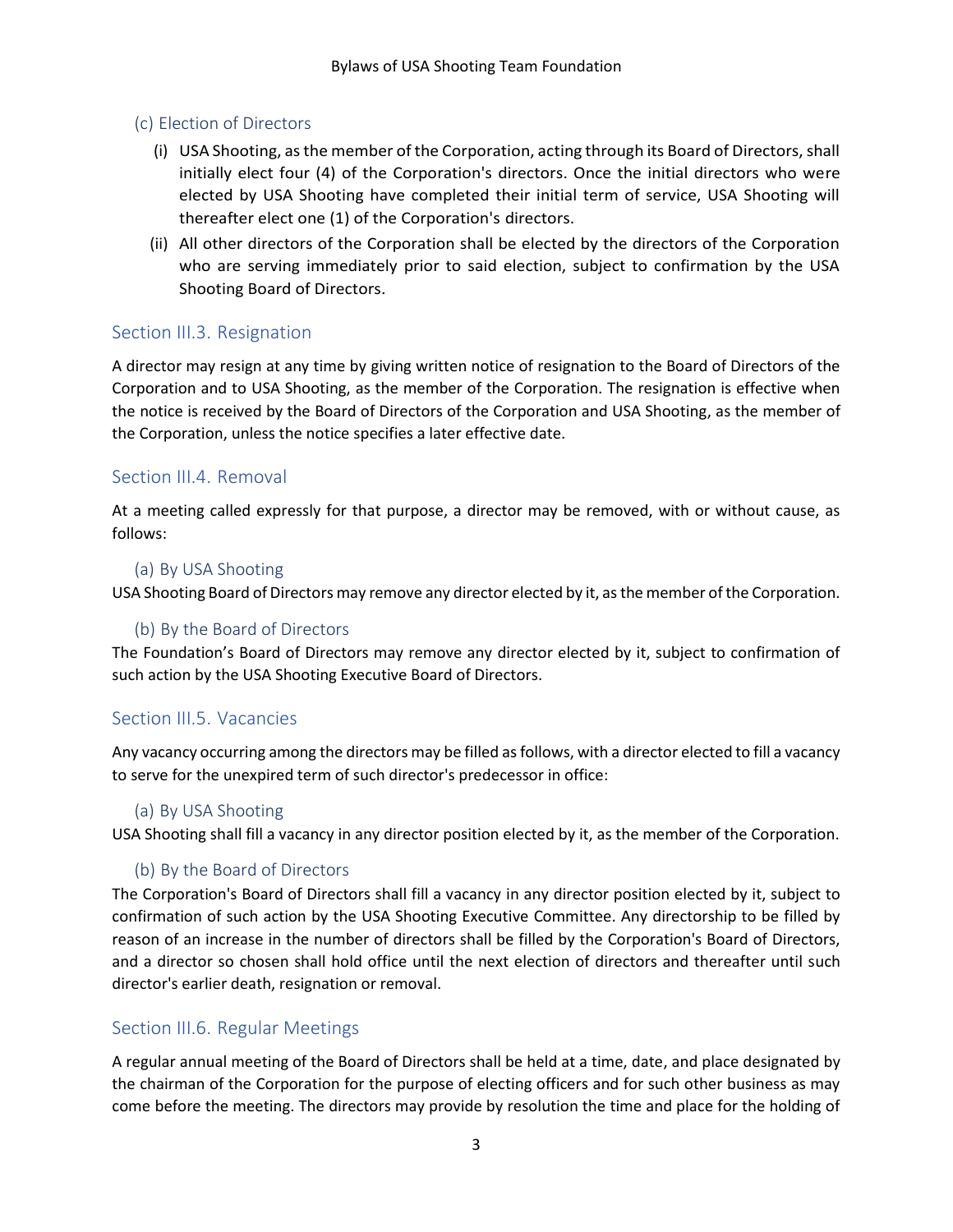additional regular meetings. Meetings shall be conducted in accordance with Roberts Rules of Order, Newly Revised, insofar as such rules are not inconsistent with or in conflict with the Articles of Incorporation, these Bylaws, or with provisions of law.

# <span id="page-7-0"></span>Section III.7. Special Meetings

Special meetings of the Board of Directors may be called by or at the request of the chairman or any three (3) directors. The person or persons authorized to call special meetings of the Board of Directors may fix any place as the place for holding any special meeting of the board called by them.

# <span id="page-7-1"></span>Section III.8. Notice of Meetings

#### (a) Giving of Notice

Notice stating the place, date and hour of a meeting of the directors shall be given to the directors in a fair and reasonable manner. Notice may be given as set forth below or by other means when all the circumstances are considered. Written notice by first class mail shall be given no fewer than ten (10) nor more than sixty (60) days before the date of the meeting. However, notice may be given within forty-eight (48) hours of the meeting by telephone (including voice messaging or other system or technology designed to record or communicate messages), facsimile electronic mail, or any other form of wire or wireless communication. Notice of a meeting need not include a description of the purpose or purposes except the purpose or purposes shall be stated with respect to: (i) an amendment to the Corporation's Articles of Incorporation or these Bylaws; (ii) merger; (iii) a sale, lease, exchange, or other than in the usual and regular course of business, of all or substantially all of the property of the Corporation; or (vi) proposed dissolution of the Corporation; and (v) any other purpose for which a statement of purpose is required by the applicable law.

## (b) Method of Notice

Notice shall be given personally, by telephone, mail, private delivery service, facsimile electronic mail, or other form of wire or wireless communication. If mailed, such notice shall be deemed to be given and effective at the earliest of: (i) the date received; (ii) five (5) days after deposit in the United States mail, properly addressed to the member at the member's address as it appears in the Corporation's current records, with first class postage prepaid; (iii) the date shown on the return receipt, if mailed by registered or certified mail, return receipt requested, and the receipt is signed by or on behalf of the addressee. Oral notice is effective when communicated if communicated in a comprehensible manner. If transmitted by facsimile, electronic transmission, or other form of wire or wireless communication, notice is effective when the transmission is complete.

## <span id="page-7-2"></span>Section III.9. Waiver of Notice

A director may waive any notice of a meeting before or after the time and date of the meeting stated in the notice. Except as otherwise provided in this section, the waiver shall be in writing and signed by the director entitled to the notice. Such waiver shall be delivered to the Corporation for filing with the corporate records, but such delivery and filing shall not be conditions of the effectiveness of the waiver. A director's attendance at or participation in a meeting waives any required notice to that director of the meeting unless (i) at the beginning of the meeting or promptly upon the director's later arrival, the director objects to holding the meeting or transacting business at the meeting because of lack of notice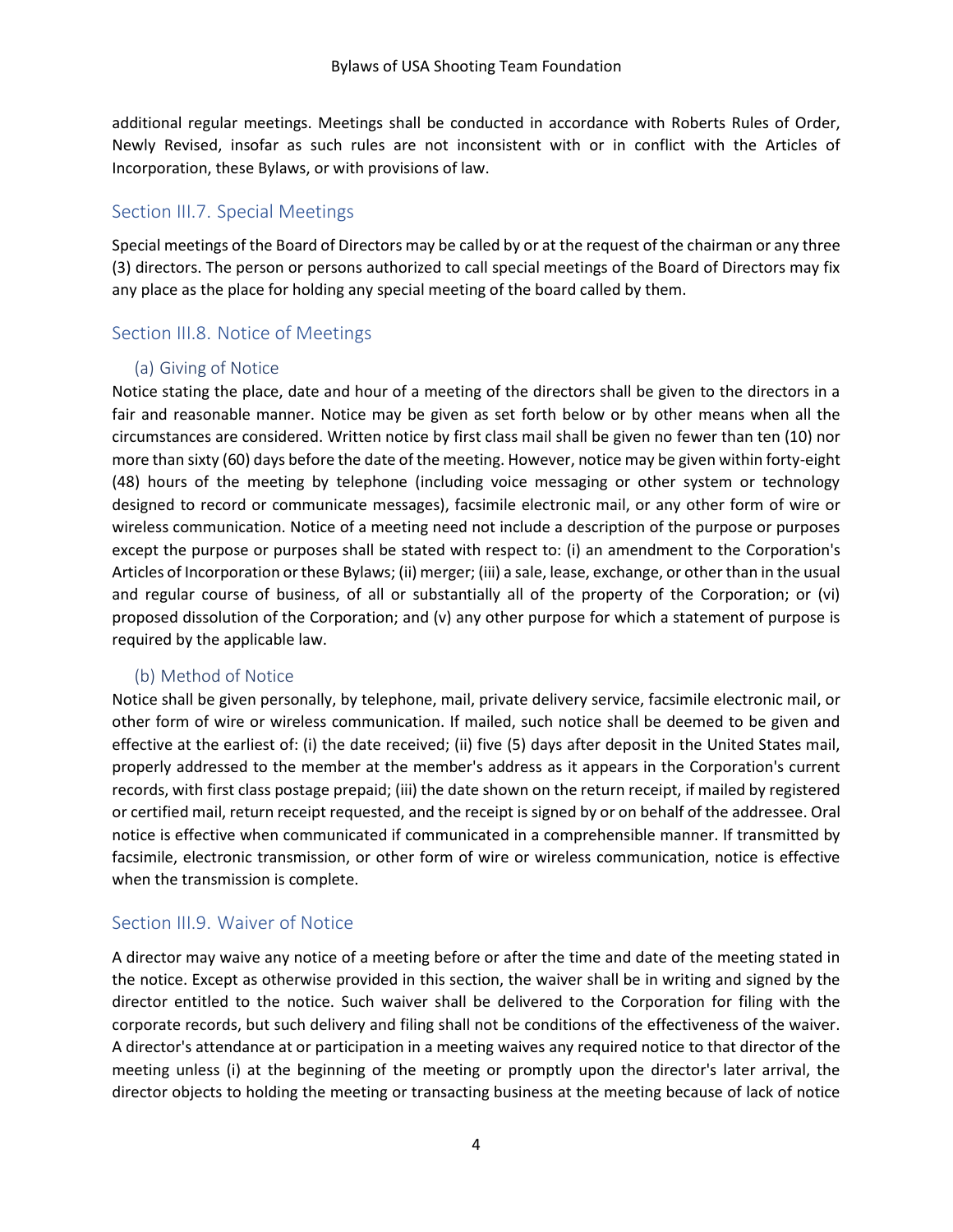or defective notice and does not thereafter vote for or assent to action taken at the meeting, or (ii) if special notice was required of a particular purpose pursuant to section 7-128- 203(2) of the Act, the director objects to transacting business with respect to the purpose for which such special notice was required and does not thereafter vote for or assent to action taken at the meeting with respect to such purpose.

# <span id="page-8-0"></span>Section III.10. Quorum and Voting

A majority of the directors shall constitute a quorum for the transaction of business at any meeting of the Board of Directors, and the vote of a majority of the directors present in person at a meeting at which a quorum is present shall be the act of the Board of Directors unless the vote of a greater number is required by the Articles of Incorporation, these Bylaws, or by law. If less than a quorum is present at a meeting, a majority of the directors present may adjourn the meeting from time to time without further notice other than an announcement at the meeting, until a quorum shall be present. No director may vote or act by proxy at any meeting of directors.

# <span id="page-8-1"></span>Section III.11. Meetings by Telephone

Members of the Board of Directors or any committee thereof may participate in a meeting of the board or committee by means of conference telephone or similar communications equipment by which all persons participating in the meeting can hear each other at the same time. Such participation shall constitute presence in person at the meeting.

# <span id="page-8-2"></span>Section III.12. Presumption of Assent

A director who is present at a meeting of the Board of Directors is deemed to have assented to all action taken unless: (i) the director objects at the beginning of the meeting, or promptly upon arrival, to holding the meeting or transacting business at the meeting and does not thereafter vote for or assent to any action taken; (ii) the director contemporaneously requests that the director's dissent or abstention as to any specific action taken be entered in the minutes; or (iii) the director causes written notice of the director's dissent or abstention as to any specific action to be received by the presiding officer of the meeting before adjournment or by the Corporation promptly after adjournment. The right of dissent or abstention is not available to a director who votes in favor of the action taken.

## <span id="page-8-3"></span>Section III.13. Action Without a Meeting

#### (a) Director Action

Any action required by law to be taken at a meeting of the Board of Directors, or any committee thereof, or any other action which may be taken at a meeting of directors, or any committee thereof, may be taken without a meeting if every member of the board in writing either: (i) votes for such action; (ii) votes against such action and waives the right to demand that a meeting be held; or (iii) abstains from voting and waives the right to demand that a meeting be held.

## (b) Votes

Action is taken only if the affirmative votes for such action equals or exceeds the minimum number of votes that would be necessary to take such action at a meeting at which all of the directors then in office were present and voted.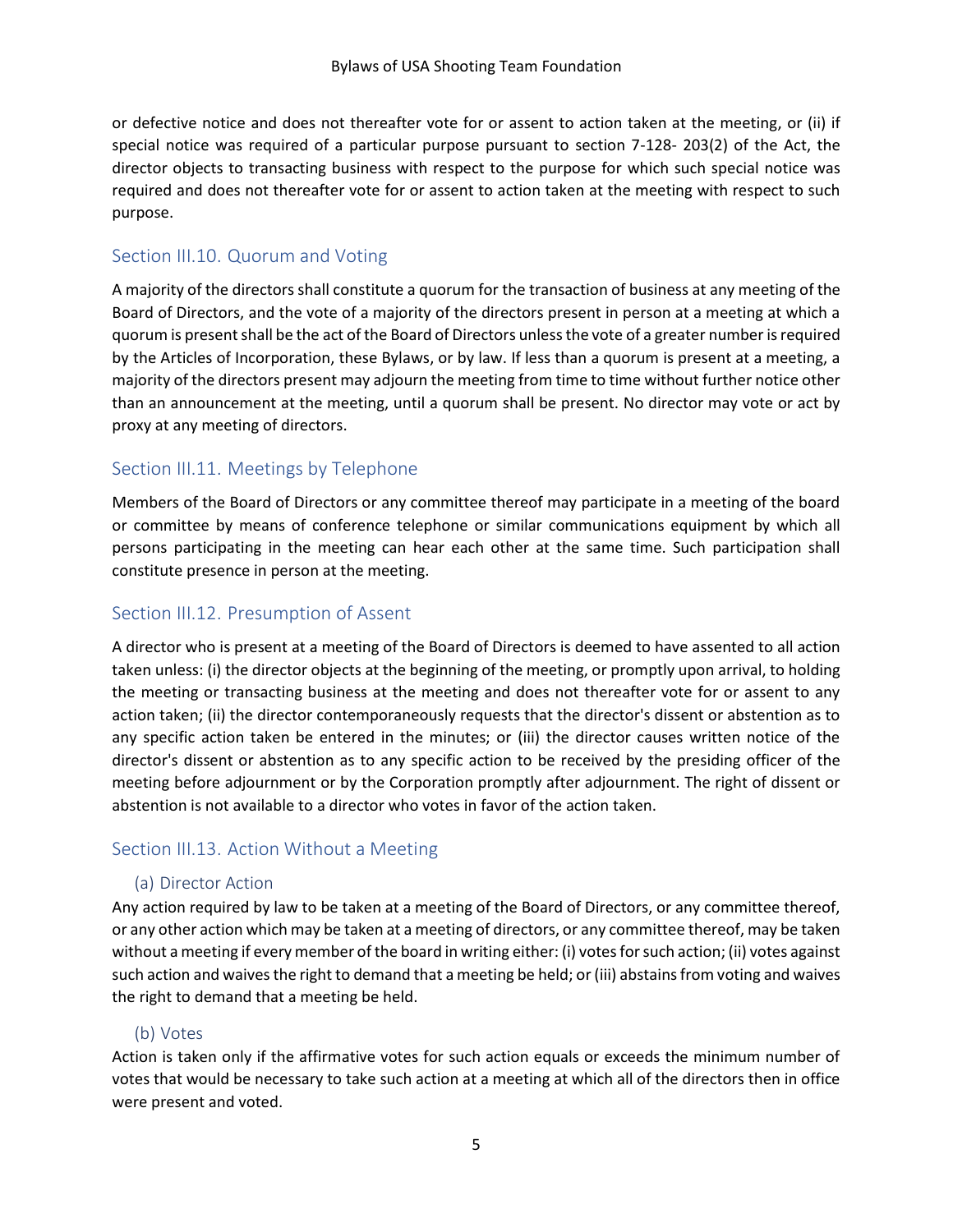#### (c) Written Description of Action Taken

No action taken pursuant to this Section 3.13 shall be effective unless writings describing the action taken and otherwise satisfying the requirements of subsection (a) signed by all directors and not revoked pursuant to subsection (d) are received by the Corporation unless the writings describing the action taken set forth a different effective date. Any such writings may be received by the Corporation by electronically transmitted facsimile or other form of wire or wireless communication providing the Corporation with a complete copy of the document, including a copy of the signature on the document.

# (d) Revocation of Writing

Any director who has signed a writing pursuant to this Section 3.13 may revoke such writing by a writing signed and dated by the director describing the action and stating that the director's prior vote with respect thereto is revoked, if such writing is received by the Corporation before the last writing necessary to effect the action is received by the Corporation.

#### (e) Effect of Action Taken

Action taken pursuant to this Section 3.13 has the same effect as action taken at a meeting of directors and may be described as such in any document.

## (f) Signed Written Instruments

All signed written instruments necessary for any action taken pursuant to this Section 3.12 shall be filed with the minutes of the meetings of the Board of Directors.

## <span id="page-9-0"></span>Section III.14. Compensation

Directors shall not receive compensation for their services as such, although the reasonable expenses of directors of attendance at board meetings may be paid or reimbursed by the Corporation. Directors shall not be disqualified to receive reasonable compensation for services rendered to or for the benefit of the Corporation in any other capacity.

## <span id="page-9-1"></span>Section III.15. Executive and Other Committees

By one or more resolutions adopted by a majority of the directors then in office, the Board of Directors may from time to time designate one or more committees of the Corporation, each of which, to the extent provided in the resolution establishing a committee, shall have and may exercise all of the authority of the Board of Directors, except that any such committee shall not have any authority to: (i) authorize distributions; (ii) elect, appoint, or remove any director; (iii) amend the Articles of Incorporation; (iv) adopt, amend or repeal the Bylaws; (v) approve a plan of merger; (vi) approve a sale, lease, exchange, or other disposition of all, or substantially all, of the Corporation's property; (vii) approve a dissolution of the Corporation; or (viii) approve or propose to the member any other action that requires approval by the member. The delegation of authority to any committee shall not operate to relieve the Board of Directors or any member of the board from any responsibility imposed by law. Rules governing meetings of any committee shall be as established by the Board of Directors, or in the absence thereof, by the committee itself.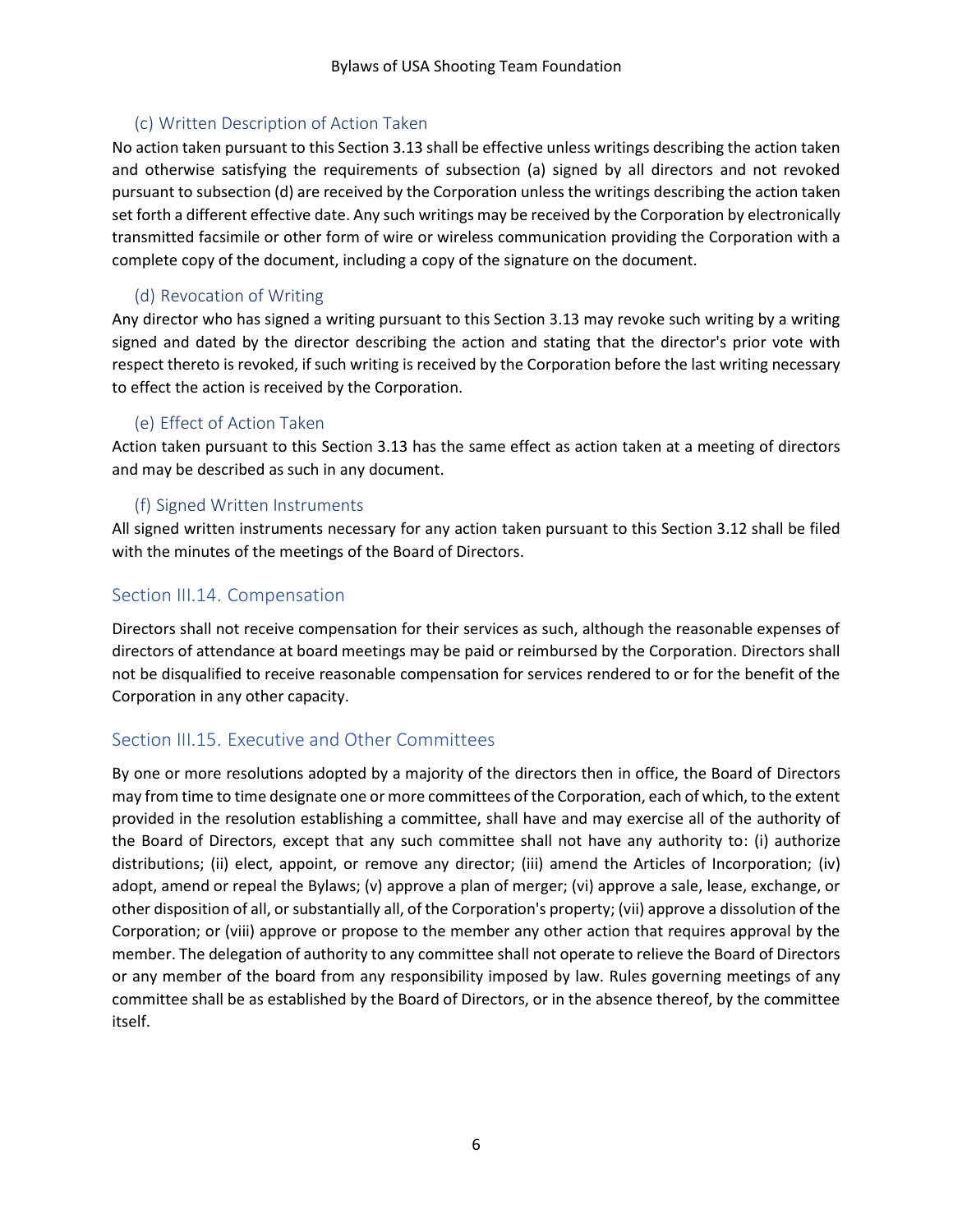# <span id="page-10-0"></span>Section III.16. Standard of Conduct for Directors and Officers

## (a) General

Each director and officer shall perform their duties as a director or officer, including without limitation their duties as a member of any committee of the board, (i) in good faith; (ii) in a manner the director or officer reasonably believes to be in the best interests of the Corporation; and (iii) with the care an ordinarily prudent person in a like position would exercise under similar circumstances. A director or officer, regardless of title, shall not be deemed to be a trustee with respect to the Corporation or with respect to any property held or administered by the Corporation including, without limitation, property that may be subject to restrictions imposed by the donor or transferor of such property.

#### (b) Reliance on Certain Information and Other Matters

In the performance of their duties, a director or officer shall be entitled to rely on information, opinions, reports or statements, including financial statements and other financial data, in each case prepared or presented by the persons designated below. However, a director or officer shall not be considered to be acting in good faith if the director or officer has knowledge concerning the matter in question that would cause such reliance to be unwarranted. The designated persons on whom a director or officer are entitled to rely are: (i) one or more officers or employees of the Corporation whom the director or officer reasonably believes to be reliable and competent in the matters presented; (ii) legal counsel, a public accountant, or other person as to matters which the director or officer reasonably believes to be within such person's professional or expert competence; or (iii) a committee of the Board of Directors on which the director or officer does not serve if the director reasonably believes the committee merits confidence.

#### (c) Limitation on Liability

A director or officer shall not be liable to the Corporation or its member for any action the director or officer takes or omits to take as a director or officer if, in connection with such action or omission, the director or officer performs their duties in compliance with this Section.

## <span id="page-10-1"></span>Section III.17. Conflicting Interest Transactions

## (a) Definition

As used in this Section 3.17(a): (i) "conflicting interest transactions" means a contract, transaction, or other financial relationship between the Corporation and a director of the Corporation, or between the Corporation and a party related to a director, or between the Corporation and an entity in which a director of the Corporation is a director or officer or has an equity interest in excess of five percent (5%); and (ii) a "party related to a director" means a spouse, a descendent, an ancestor, a sibling, the spouse or descendent of a sibling, an estate or trust in which the director or a party related to a director has a beneficial interest, or an entity in which a party related to a director is a director, officer, or has a financial interest.

## (b) Procedure; Action; Disclosure

No conflicting interest transaction shall be void or voidable or be enjoined, set aside, or give rise to an award of damages or other sanctions in a proceeding by a member or by or in the right of the Corporation, solely because the conflicting interest transaction involves a director of the Corporation or a party related to a director or an entity in which a director of the Corporation is a director or officer or has a financial interest or solely because the director is present at or participates in the meeting of the Corporation's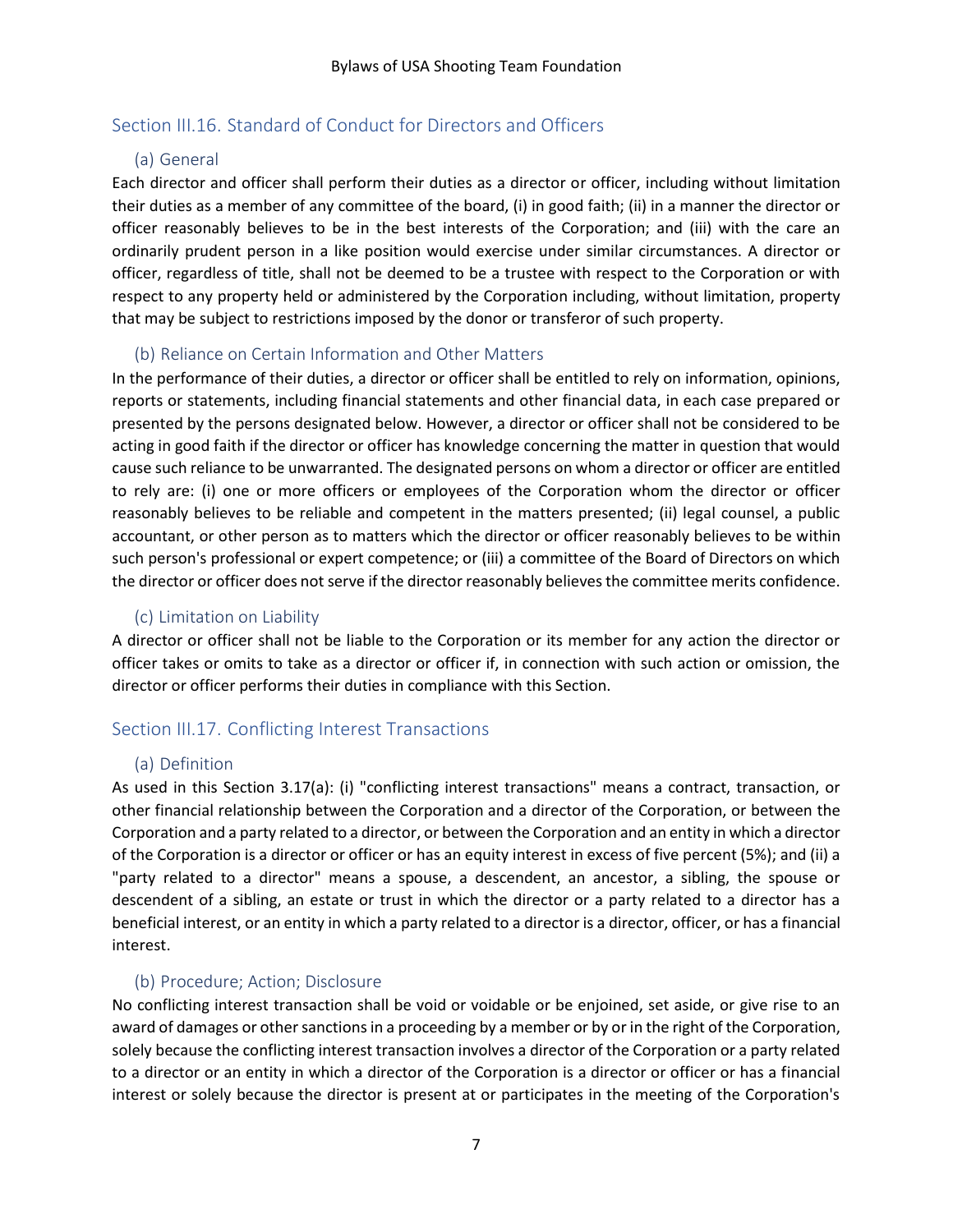Board of Directors or of a committee of the Board of Directors that authorizes, approves, or ratifies the conflicting interest transaction or solely because the director's vote is counted for such purpose if: (i) the material facts as to the director's relationship or interest and as to the conflicting interest transaction are disclosed or are known to the Board of Directors or the committee, and the Board of Directors or committee in good faith authorizes, approves, or ratifies the conflicting interest transaction by the affirmative vote of a majority of the disinterested directors, even though the disinterested directors are less than a quorum; or (ii) the material facts as to the director's relationship or interest and as to the conflicting interest transaction are disclosed or are known to the members entitled to vote thereon, and the conflicting interest transaction is specifically authorized, approved, or ratified in good faith by a vote of the members entitled to vote thereon; or (iii) the conflicting interest transaction is fair as to the Corporation. Common or interested directors may be counted in determining the presence of a quorum at a meeting of the Board of Directors or of a committee which authorizes, approves, or ratifies the conflicting interest transaction.

#### (c) Loans

<span id="page-11-0"></span>No loans shall be made by the Corporation to its directors or officers. Any director or officer who assents to or participates in the making of any such loan shall be liable to the Corporation for the amount of such loan until the repayment thereof.

# ARTICLE IV. OFFICERS AND AGENTS

#### <span id="page-11-1"></span>Section IV.1. Number and Qualifications

The elected officers of the Corporation shall be a chairman, a vice-chairman, a secretary, and a treasurer. The Board of Directors may also appoint such other officers, assistant officers, and agents as it may consider necessary and appropriate to assist and facilitate the Corporation in carrying out its purposes and activities, including compensation of such agents as the Board of Directors deems to be reasonable and appropriate. One person may hold more than one office at a time. All officers must be at least eighteen (18) years old.

#### <span id="page-11-2"></span>Section IV.2. Election and Term of Office

The elected officers of the Corporation shall be elected by the Board of Directors at the regular annual meeting, to hold office for a period of two (2) years. If the election of officers shall not be held at such meeting, such election shall be held as soon as convenient thereafter. Each officer shall hold office until the officer's successor shall have been duly elected and shall have qualified, or until the officer's earlier death, resignation, or removal.

#### <span id="page-11-3"></span>Section IV.3. Compensation

The compensation of the officers, if any, shall be as fixed from time to time by the Board of Directors, and no officer shall be prevented from receiving a salary by reason of the fact that such officer is also a director of the Corporation. However, during any period in which the Corporation is a private foundation as described in section 509(a) of the Internal Revenue Code, no payment of compensation (or payment or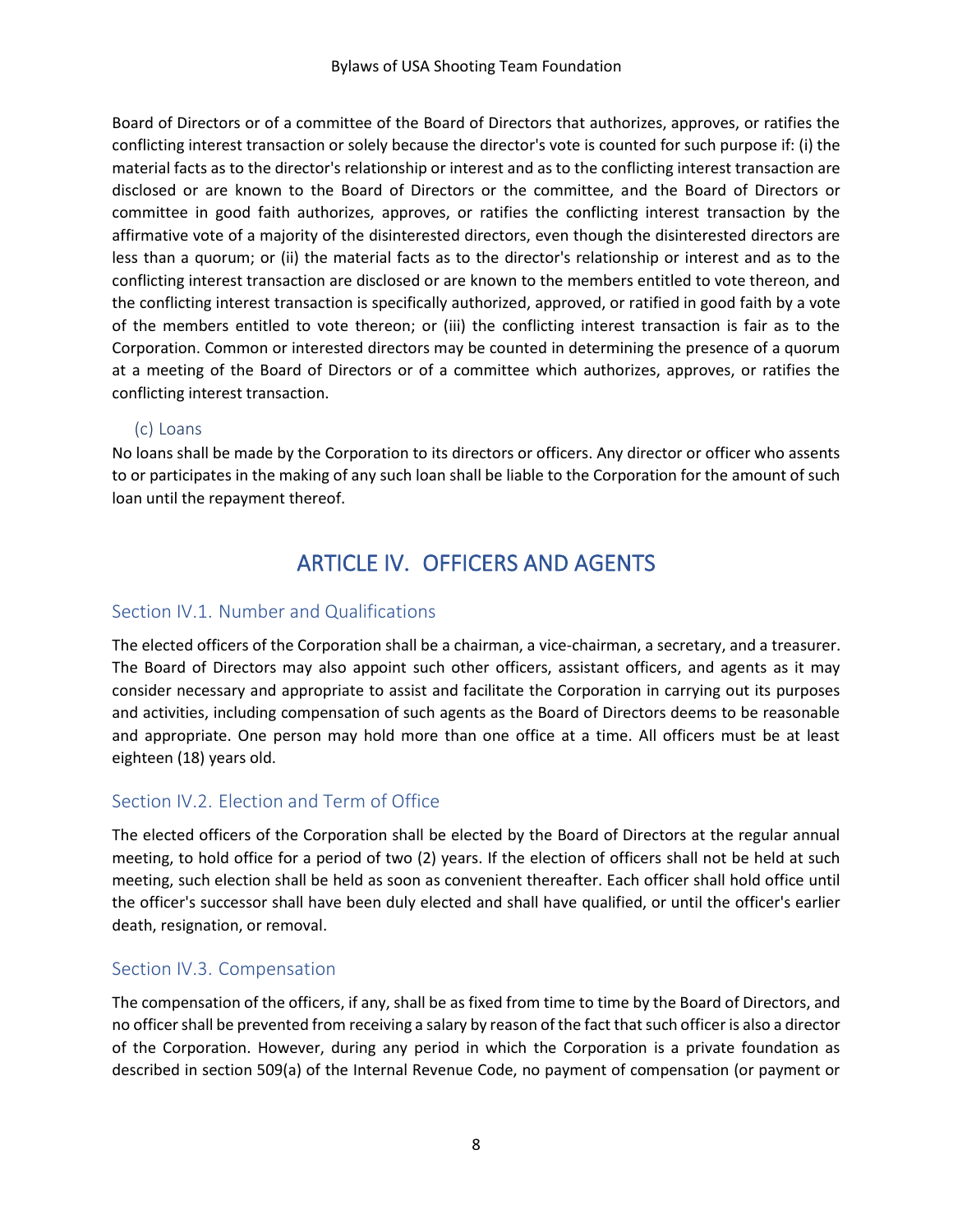reimbursement of expenses) shall be made in any manner so as to result in the imposition of any liability under section 4941 of the Internal Revenue Code.

#### <span id="page-12-0"></span>Section IV.4. Resignation

An officer may resign at any time by giving written notice of resignation to the Corporation. The resignation is effective when the notice is received by the Corporation unless the notice specifies a later effective date.

# <span id="page-12-1"></span>Section IV.5. Removal

Any officer may be removed with or without cause by a two-thirds (2/3) vote of the Board of Directors (without counting the vote of the director whose position as an officer is in question, if that is the case) whenever in its judgment the best interests of the Corporation will be served thereby, but such removal shall be without prejudice to the contract rights, if any, of the person so removed. Election or appointment of an officer or agent of the Corporation shall not in itself create contract rights.

## <span id="page-12-2"></span>Section IV.6. Vacancies

A vacancy in any office, however occurring, may be filled by the Board of Directors for the unexpired portion of the term.

# <span id="page-12-3"></span>Section IV.7. Authority and Duties of Officers

The officers of the Corporation shall have the authority and shall exercise the powers and perform the duties specified below and as may be additionally specified by the chairman, the Board of Directors, or these Bylaws, except that in any event each officer shall exercise such powers and perform such duties as may be required by law.

#### (a) Chairman

The chairman shall, subject to the direction and supervision of the Board of Directors: (i) oversee management of the day-to-day business affairs of the Corporation to ensure its obligations are met and have general supervision of its officers, agents, and employees, including activities of the executive director, if one is appointed; (ii) preside at all meetings of the Board of Directors; (iii) see that all orders and resolutions of the Board of Directors are carried into effect; (iv) recommend appointees to the Board of Directors; (v) appoint all committee chairmen; and (vi) perform all other duties incident to the office of chairman as from time to time may be assigned by the Board of Directors.

#### (b) Vice-Chairman

The vice-chairman shall assist the chairman and shall perform such duties as may be assigned to him/her by the chairman or by the Board of Directors. The vice-chairman shall, at the request of the chairman, or in the chairman's absence or inability or refusal to act, perform the duties of the chairman and when so acting shall have all the powers of and be subject to all the restrictions on the chairman.

## (c) Secretary

The secretary shall: (i) keep the minutes of the proceedings of the Board of Directors and any committees of the board; (ii) see that all notices are duly given in accordance with the provisions of these Bylaws or as required by law; (iii) be custodian of the corporate records and of the seal of the Corporation; and (iv)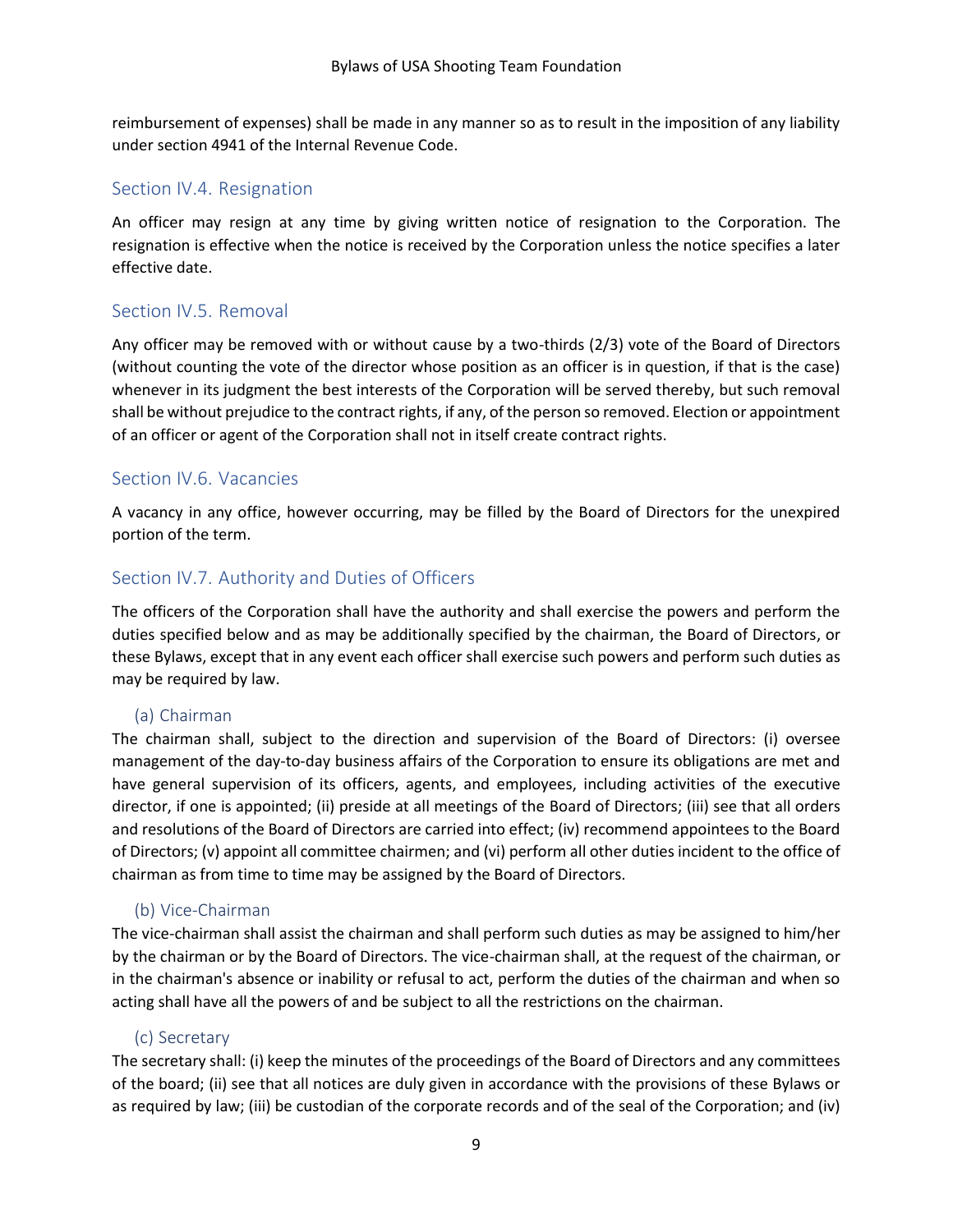in general, perform all duties incident to the office of secretary and such other duties as from time to time may be assigned to the secretary by the chairman or by the Board of Directors. The secretary may cause certain of his or her responsibilities to be delegated to and undertaken by others. Any such delegation of authority shall not operate to relieve the secretary from any responsibility imposed by law. Assistant secretaries, if any, shall have the same duties and powers, subject to supervision by the secretary.

#### (d) Treasurer

The treasurer shall: (i) be the principal financial officer of the Corporation; (ii) receive all funds of the Corporation and cause them to be deposited or invested in accordance with authorization given by the Board of Directors; (iii) pay out of the funds of the Corporation all bills, payroll, and other just debts of the Corporation; (iv) cause to be maintained methods and systems of accounting to be followed by the Corporation; (v) cause to be kept complete books and records of account of the Corporation; (vi) cause to be prepared and filed all local, state, and federal tax returns and related documents; (vii) cause to be maintained an adequate system of internal audit; (viii) prepare and furnish to the Board of Directors statements of account showing the financial position of the Corporation and the results of its operations; (ix) upon request of the Board of Directors make such reports to it as may be required at any time; and (x) perform all other duties incident to the office of treasurer and such other duties as from time to time may be assigned to the treasurer by the Board of Directors. The treasurer may cause certain of his or her responsibilities to be delegated to and undertaken by others. Any such delegation of authority shall not operate to relieve the treasurer from any responsibility imposed by law. Assistant treasurers, if any, shall have the same powers and duties, subject to supervision by the treasurer.

# <span id="page-13-0"></span>Section IV.8. Executive Director

The Board of Directors may, but are not required to, appoint an Executive Director, who may be an employee or an independent contractor of the Corporation, as determined by the Board of Directors to be appropriate and in the best interest of the Corporation. The Executive Director shall be in charge of the day-to-day affairs of the Corporation, serve as a liaison between the Corporation and USA Shooting, and shall perform such other duties as from time to time may be assigned to the Executive Director by the Board of Directors.

## <span id="page-13-1"></span>Section IV.9. Surety Bonds

The Board of Directors may require any officer, employee, or agent of the Corporation to execute to the Corporation a bond in such sums and with such sureties as shall be satisfactory to the Board of Directors, conditioned upon the faithful performance of such person's duties and for the restoration to the Corporation of all books, papers, vouchers, money, and other property of whatever kind in such person's possession or under such person's control belonging to the Corporation.

# ARTICLE V. LIMITATION ON LIABILITY TO THIRD PARTIES

<span id="page-13-2"></span>The member, directors, officers, and employees of the Corporation are not, as such, liable for the acts, debts, liabilities, or obligations of the Corporation.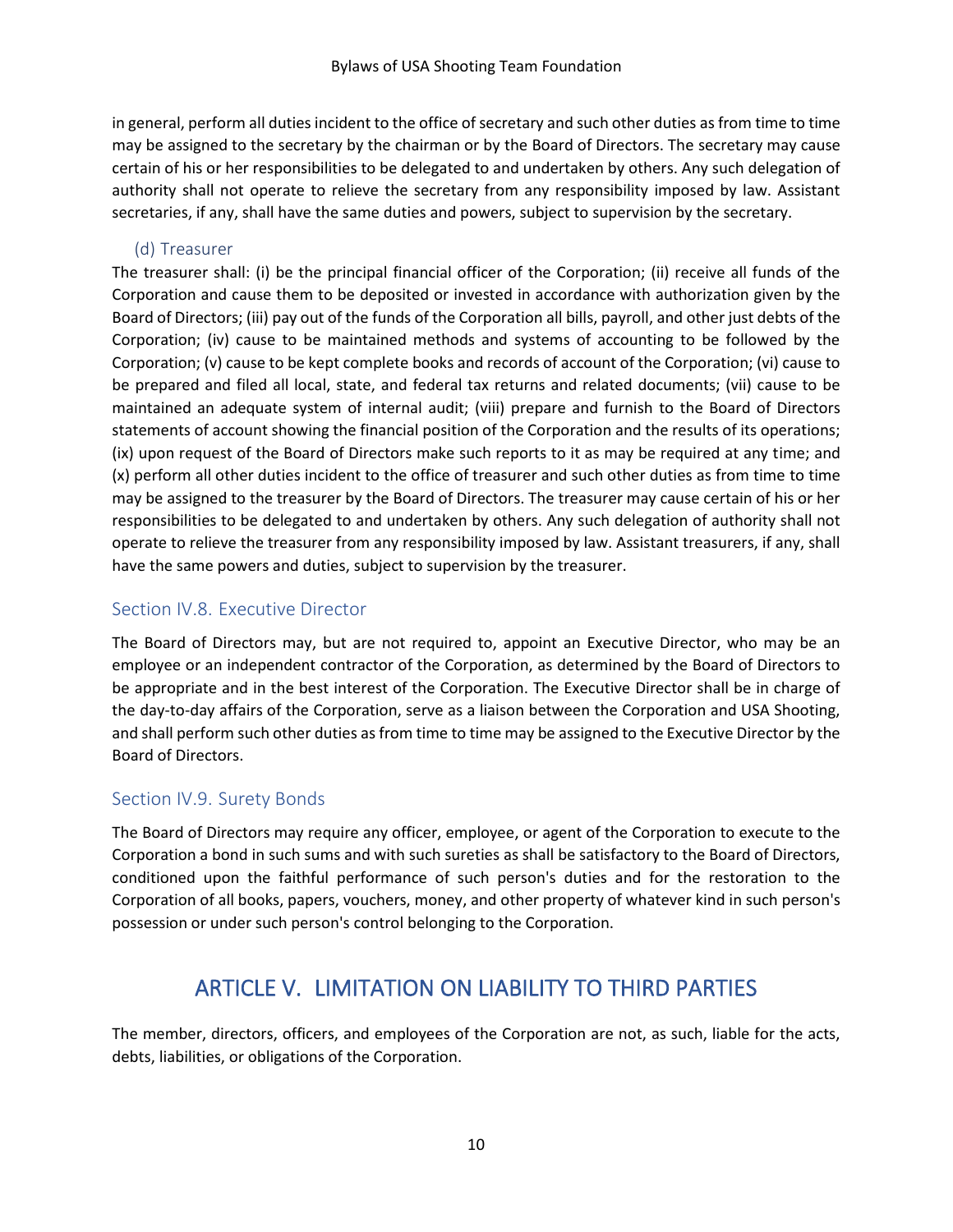# ARTICLE VI. INDEMNIFICATION

#### <span id="page-14-1"></span><span id="page-14-0"></span>Section VI.1. Definitions

For purposes of this Article VI, the following terms shall have the meanings set forth below:

#### (a) "Corporation"

means the Corporation and, in addition to the resulting or surviving Corporation, any domestic or foreign predecessor entity of the Corporation in a merger, consolidation, or other transaction in which the predecessor's existence ceased upon consummation of the transaction.

## (a) "Expenses"

means the actual and reasonable expenses, including attorneys' fees, incurred by a party in connection with a proceeding.

## (b) "Liability"

means the obligation to pay a judgment, settlement, penalty, fine (including an excise tax assessed with respect to a private foundation or an employee benefit plan), or expense incurred with respect to a proceeding.

## (c) "Official Capacity"

when used with respect to a director of the Corporation means the office of director in the Corporation, and when used with respect to a person in a capacity other than as a director (even if such person is also a director) means the office in the Corporation held by the officer or the employment relationship undertaken by the employee on behalf of the Corporation in the performance of his or her duties in his or her capacity as such officer or employee. "Official capacity" does not include service for any other foreign or domestic Corporation or for any partnership, joint venture, trust, other enterprise or employee benefit plan when acting directly on behalf of such other Corporation, partnership, joint venture, trust, enterprise, or plan as a director, officer, employee, fiduciary or agent thereof.

## (d) "Party"

means any person who was, is, or is threatened to be made a named defendant or respondent in a proceeding by reason of the fact that such person is or was a director, officer, or employee of the Corporation, and any person who, while a director, officer, or employee of the Corporation, is or was serving at the request of the Corporation as a director, officer, partner, trustee, employee, fiduciary or agent of any other foreign or domestic Corporation or of any partnership, joint venture, trust, other enterprise or employee benefit plan. A party shall be considered to be serving an employee benefit plan at the Corporation's request if such party's duties to the Corporation also impose duties on or otherwise involve services by such party to the plan or to participants in or beneficiaries of the plan.

#### (e) "Proceeding"

means any threatened, pending, or completed action, suit, or proceeding, or any appeal therein, whether civil, criminal, administrative, arbitrative, or investigative (including an action by the Corporation) and whether formal or informal.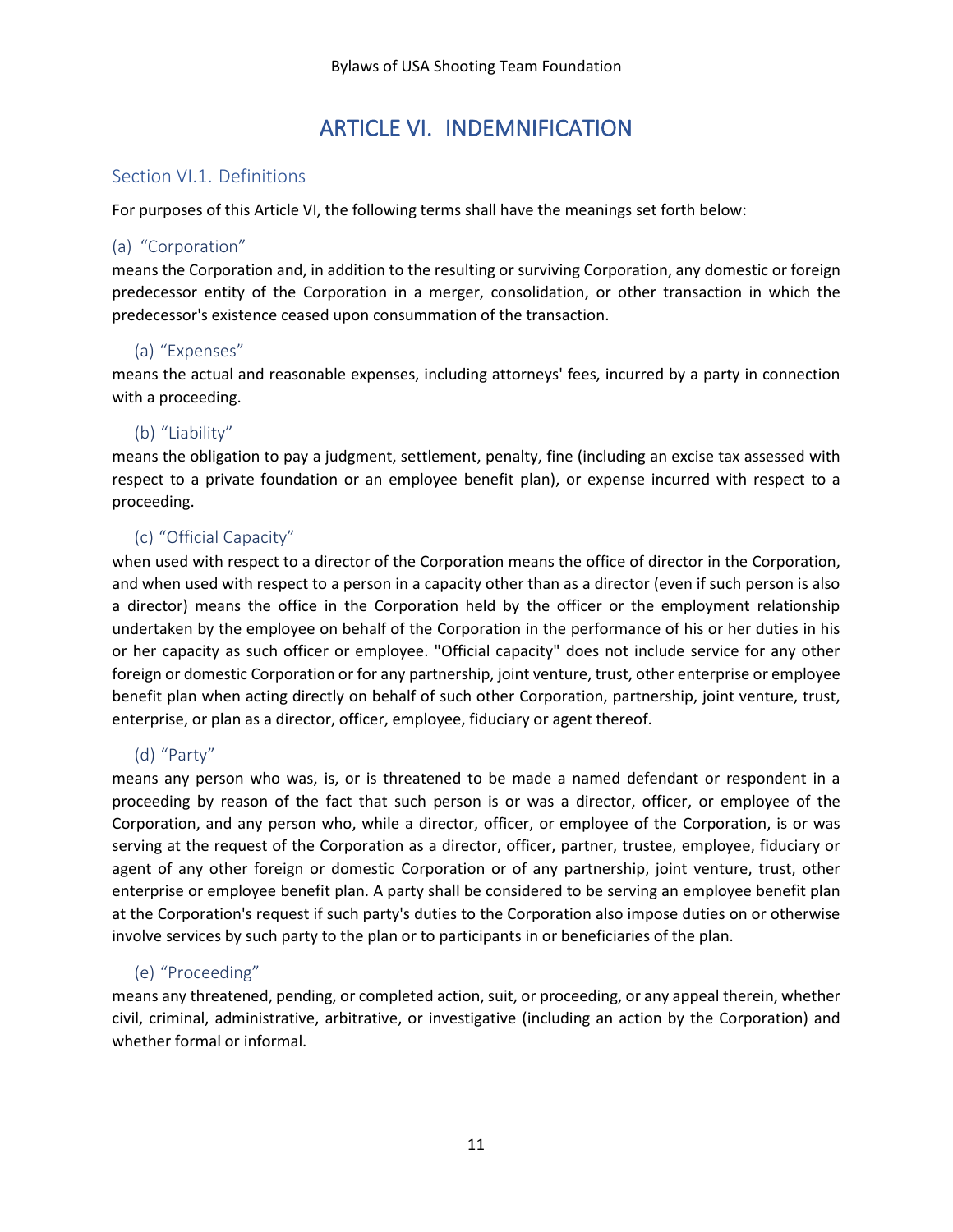# <span id="page-15-0"></span>Section VI.2. Right to Indemnification

#### (a) Standards of Conduct

Except as provided in Section 6.2(d) below, the Corporation shall indemnify any party to a proceeding against liability incurred in or as a result of the proceeding if: (i) such party conducted himself or herself in good faith; (ii) such party reasonably believed (A) in the case of a director acting in his or her official capacity, that his or her conduct was in the Corporation's best interests, or (B) in all other cases, that such party's conduct was at least not opposed to the Corporation's best interests; and (iii) in the case of any criminal proceeding, such party had no reasonable cause to believe his or her conduct was unlawful. For purposes of determining the applicable standard of conduct under this Section 6.2, any party acting in his or her official capacity who is also a director of the Corporation shall be held to the standard of conduct set forth in Section 6.2(a)(ii)(A), even if such party is sued solely in a capacity other than as such director.

#### (b) Employee Benefit Plans

A party's conduct with respect to an employee benefit plan for a purpose such party reasonably believed to be in the interests of the participants in or beneficiaries of the plan is conduct that satisfies the requirements of Section 6.2(a)(ii)(B). A party's conduct with respect to an employee benefit plan for a purpose that such party did not reasonably believe to be in the interests of the participants in or beneficiaries of the plan shall be deemed not to satisfy the requirements of Section 6.2(a)(i).

#### (c) Settlement

The termination of any proceeding by judgment, order, settlement, or conviction, or upon a plea of *nolo contendere* or its equivalent, is not of itself determinative that the party did not meet the applicable standard of conduct set forth in Section 6.2(a).

## (d) Indemnification Prohibited

Except as hereinafter set forth in this Section 6.2(d), the Corporation may not indemnify a party under this Section 6.2 either: (i) in connection with a proceeding by the Corporation by or in the right of the Corporation in which the party was adjudged liable to the Corporation; or (ii) in connection with any other proceeding charging that the party derived an improper personal benefit, whether or not involving action in an official capacity, in which proceeding the party was adjudged liable on the basis that the party derived an improper personal benefit. Notwithstanding the foregoing, the Corporation shall indemnify any such party if and to the extent required by the court conducting the proceeding, or any other court of competent jurisdiction to which the party has applied, if it is determined by such court, upon application by the party, that despite the adjudication of liability in the circumstances in clauses (i) and (ii) of this Section 6.2(d) or whether or not the party met the applicable standard of conduct set forth in Section 6.2(a), and in view of all relevant circumstances, the party is fairly and reasonably entitled to indemnification for such expenses as the court deems proper in accordance with the Act.

## (e) Claims by Corporation

Indemnification permitted under this Section 6.2 in connection with a proceeding by the Corporation shall be limited to expenses incurred in connection with the proceeding.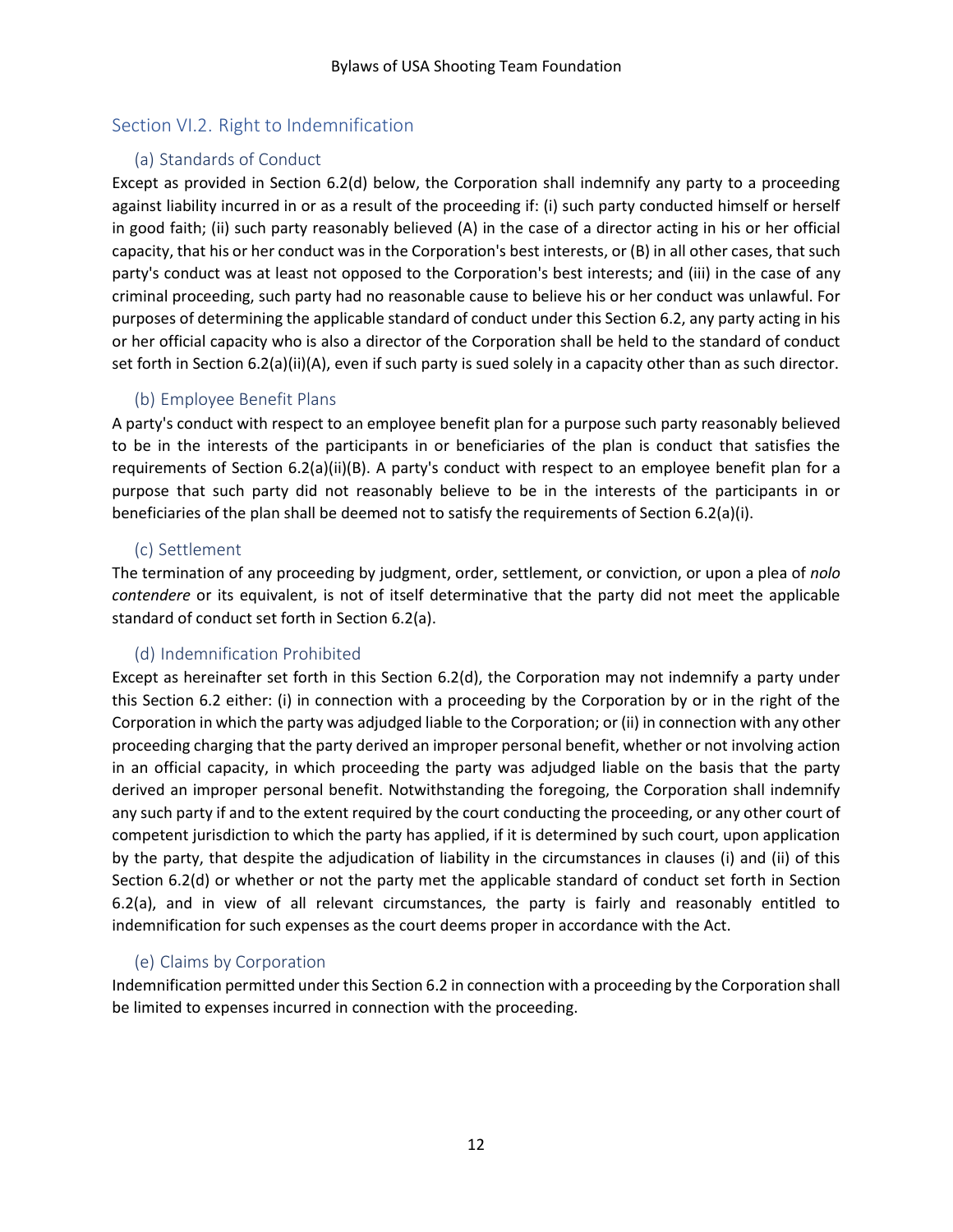## (f) Combined Proceedings

If any claim made by the Corporation against a party is joined with any other claim against such party in a single proceeding, the claim by the Corporation (and all expenses related thereto) shall nevertheless be deemed the subject of a separate and distinct proceeding for purposes of this Article.

# <span id="page-16-0"></span>Section VI.3. Prior Authorization Required

Any indemnification under Section 6.2 (unless ordered by a court) shall be made by the Corporation only if authorized in the specific case after a determination has been made that the party is eligible for indemnification in the circumstances because the party has met the applicable standard of conduct set forth in Section 6.2(a) and after an evaluation has been made as to the reasonableness of the expenses. Any such determination, evaluation, and authorization shall be made by the Board of Directors by a majority vote of a quorum of such board, which quorum shall consist of directors not parties to the subject proceeding, or by such other person or body as permitted by law.

# <span id="page-16-1"></span>Section VI.4. Success on Merits or Otherwise

Notwithstanding any other provision of this Article VI, the Corporation shall indemnify a party to the extent such party has been successful, on the merits or otherwise, including without limitation, dismissal without prejudice or settlement without admission of liability, in defense of any proceeding to which the party was a party against expenses incurred by such party in connection therewith.

# <span id="page-16-2"></span>Section VI.5. Advancement of Expenses

The Corporation shall pay for or reimburse the expenses, or a portion thereof, incurred by a party in advance of the final disposition of the proceeding if: (a) the party furnishes the Corporation a written affirmation of such party's good-faith belief that he or she has met the standard of conduct described in Section 6.2(a)(i); (b) the party furnishes the Corporation a written undertaking, executed personally or on behalf of such party, to repay the advance if it is ultimately determined that the party did not meet such standard of conduct; and (c) authorization of payment and a determination that the facts then known to those making the determination would not preclude indemnification under this Article have been made in the manner provided in Section 6.3. The undertaking required by clause (b) must be an unlimited general obligation of the party but need not be secured and may be accepted without reference to financial ability to make repayment.

# <span id="page-16-3"></span>Section VI.6. Payment Procedures

The Corporation shall promptly act upon any request for indemnification, which request must be in writing and accompanied by the order of court or other reasonably satisfactory evidence documenting disposition of the proceeding in the case of indemnification under Section 6.4 and by the written affirmation and undertaking to repay as required by Section 6.5 in the case of indemnification under such Section. The right to indemnification and advances granted by this Article shall be enforceable in any court of competent jurisdiction if the Corporation denies the claim, in whole or in part, or if no disposition of such claim is made within ninety (90) days after written request for indemnification is made. A party's expenses incurred in connection with successfully establishing such party's right to indemnification, in whole or in part, in any such proceeding shall also be paid by the Corporation.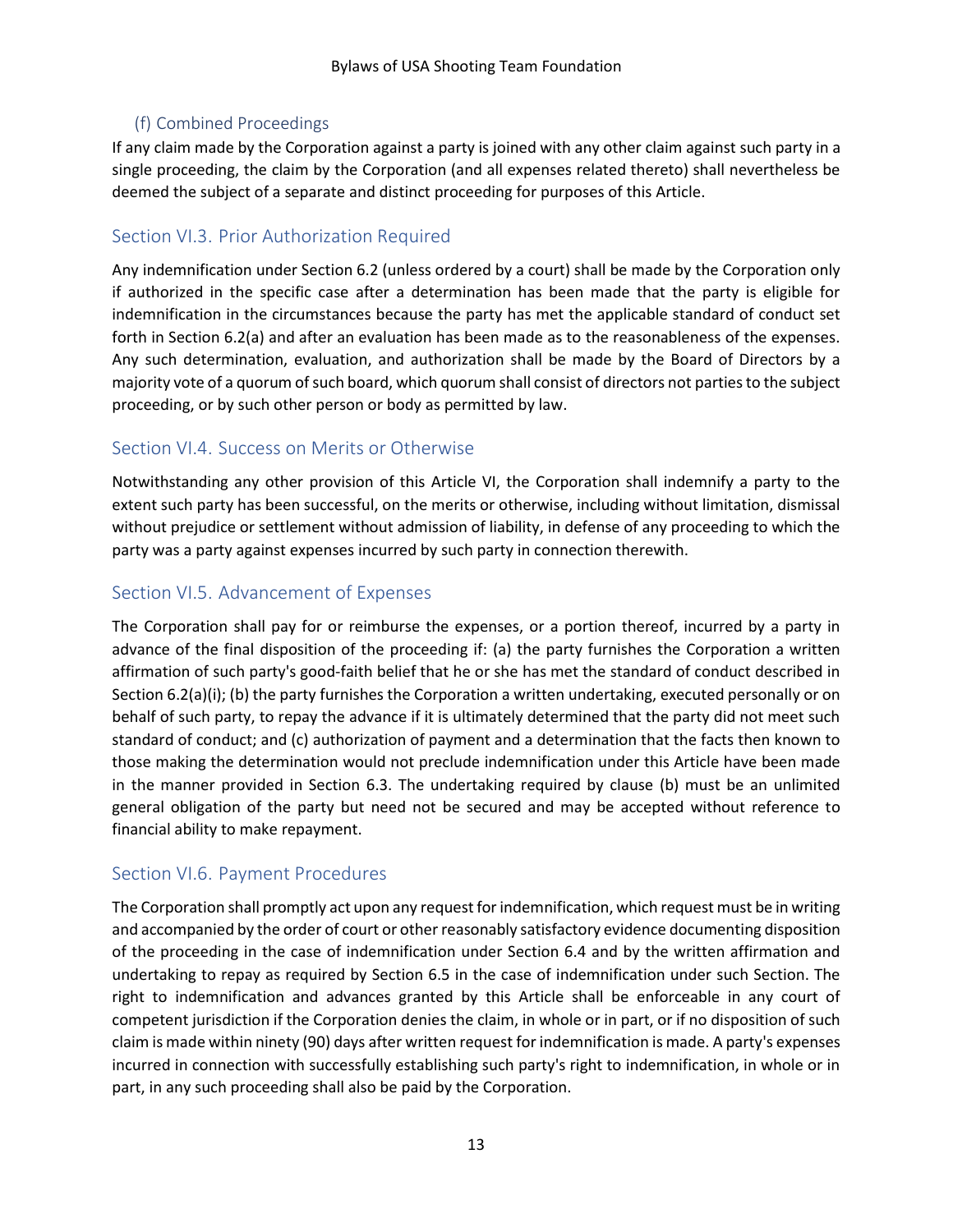## <span id="page-17-0"></span>Section VI.7. Insurance

By action of the Board of Directors, notwithstanding any interest of the directors in such action, the Corporation may purchase and maintain insurance in such amounts as the Board of Directors deems appropriate to protect itself and any person who is or was a director, officer, employee, fiduciary or agent of the Corporation, or who, while a director, officer, employee, fiduciary or agent of the Corporation, is or was serving at the request of the Corporation as a director, officer, partner, member, manager, trustee, employee, fiduciary or agent of any other foreign or domestic Corporation or of any partnership, joint venture, trust, other enterprise or employee benefit plan against any liability asserted against or incurred by such person in any such capacity or arising out of such person's status as such, whether or not the Corporation would have the power to indemnify such person against such liability under applicable provisions of law or this Article. Any such insurance may be procured from any insurance company designated by the Board of Directors, whether such insurance company is formed under the laws of Colorado or any other jurisdiction, including any insurance company in which the Corporation has an equity or any other interest, through stock ownership or otherwise. The Corporation may create a trust fund, grant a security interest, or use other means (including, without limitation, a letter of credit) to ensure the payment of such sums as may become necessary to effect indemnification as provided herein.

# <span id="page-17-1"></span>Section VI.8. Right to Impose Conditions on Indemnification

The Corporation shall have the right to impose, as conditions to any indemnification provided or permitted in this Article, such reasonable requirements and conditions as may appear appropriate to the Board of Directors in each specific case and circumstances, including but not limited to any one or more of the following: (a) that any counsel representing the party to be indemnified in connection with the defense or settlement of any proceeding shall be counsel mutually agreeable to the party and to the Corporation; (b) that the Corporation shall have the right, at its option, to assume and control the defense or settlement of any claim or proceeding made, initiated, or threatened against the party to be indemnified; and (c) that in the event of any payment, the Corporation shall be subrogated to the extent of such payment to all of the rights of recovery of the indemnified party, who shall execute all papers and do everything that may be necessary to assure such rights of subrogation to the Corporation.

## <span id="page-17-2"></span>Section VI.9. Other Rights and Remedies

Except as limited by law, the indemnification provided by this Article shall be in addition to any other rights which a party may have or hereafter acquire under any law, provision of the Articles of Incorporation, any other or further provision of these Bylaws, vote of the Board of Directors, agreement, or otherwise.

## <span id="page-17-3"></span>Section VI.10. Applicability; Effect

The indemnification provided in this Article shall be applicable to acts or omissions that occurred prior to the adoption of this Article, shall continue as to any party entitled to indemnification under this Article who has ceased to be a director, officer or employee of the Corporation or, at the request of the Corporation, was serving as and has since ceased to be a director, officer, partner, trustee, employee, fiduciary or agent of any other domestic or foreign Corporation, or of any partnership, joint venture, trust, other enterprise or employee benefit plan, and shall inure to the benefit of the estate and personal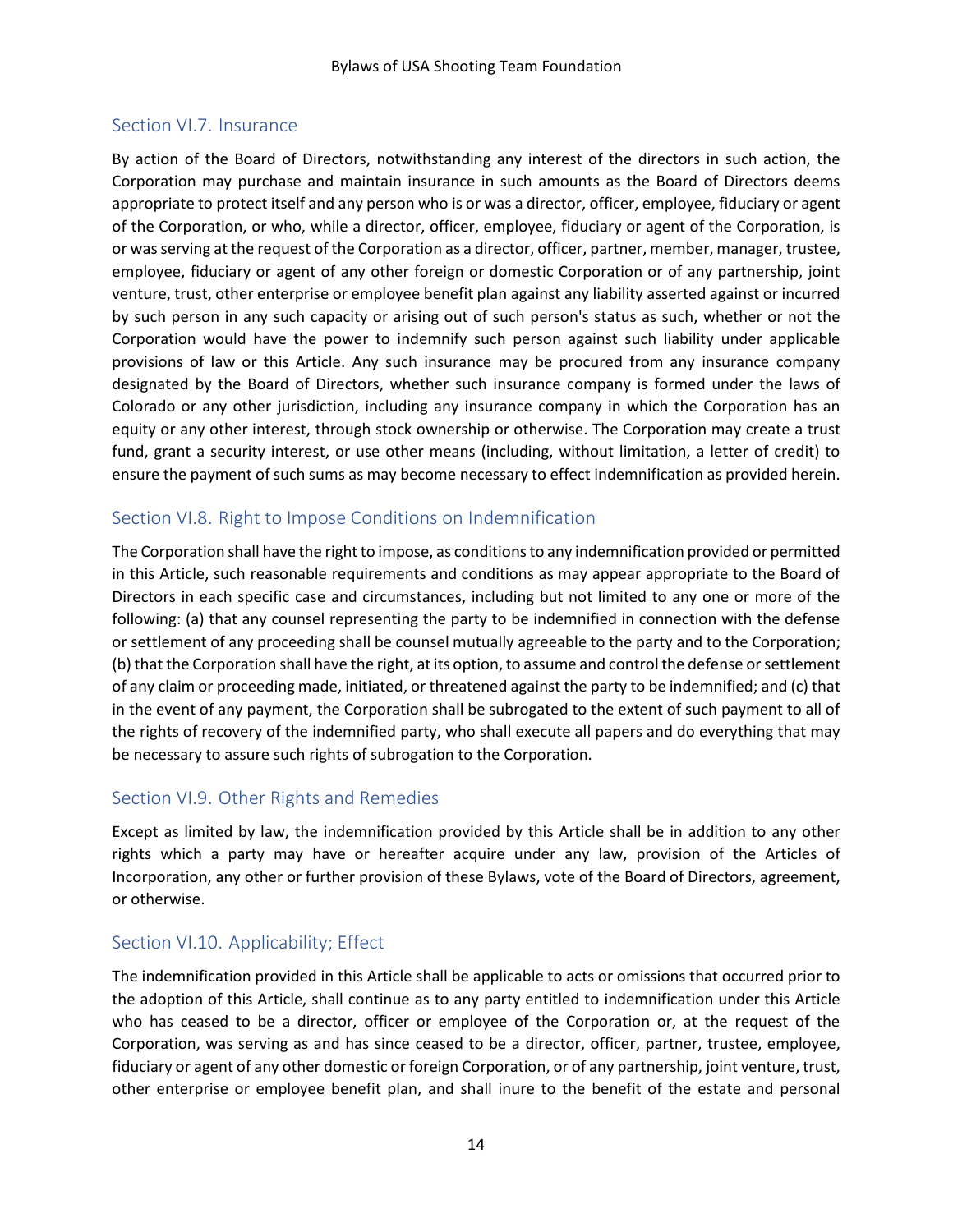representatives of each such person. The repeal or amendment of this Article or of any Section or provision hereof that would have the effect of limiting, qualifying or restricting any of the powers or rights of indemnification provided or permitted in this Article shall not, solely by reason of such repeal or amendment, eliminate, restrict, or otherwise affect the right or power of the Corporation to indemnify any person, or affect any right of indemnification of such person, with respect to any acts or omissions that occurred prior to such repeal or amendment. All rights to indemnification under this Article shall be deemed to be provided by a contract between the Corporation and each party covered hereby.

# <span id="page-18-0"></span>Section VI.11. Indemnification of Agents

The Corporation shall have the right, but shall not be obligated, to indemnify any agent of the Corporation not otherwise covered by this Article to the fullest extent permissible by the laws of Colorado. Unless otherwise provided in any separate indemnification arrangement, any such indemnification shall be made only as authorized in the specific case in the manner provided in Section 6.3.

## <span id="page-18-1"></span>Section VI.12. Savings clause; Limitation

If this Article or any Section or provision hereof shall be invalidated by any court on any ground, then the Corporation shall nevertheless indemnify each party otherwise entitled to indemnification hereunder to the fullest extent permitted by law or any applicable provision of this Article that shall not have been invalidated. Notwithstanding any other provision of these Bylaws, the Corporation shall neither indemnify any person nor purchase any insurance in any manner or to any extent that would jeopardize or be inconsistent with the qualification of the Corporation as an organization described in section 501(c)(3) of the Internal Revenue Code, or that would result in the imposition of any liability under section 4941 of the Internal Revenue Code.

# ARTICLE VII. MISCELLANEOUS

## <span id="page-18-3"></span><span id="page-18-2"></span>Section VII.1. Records

The Corporation shall keep as permanent records minutes of all meetings of its member and Board of Directors, a record of all actions taken by the member or Board of Directors without a meeting, and of actions taken by a committee in place of the Board of Directors, if any, and a record of all waivers of notices of meetings of the Board of Directors or any committee, if any. The Corporation shall also maintain the following records: (i) appropriate accounting records; (ii) its Articles of Incorporation and Bylaws; (iii) a list of the names and business or home addresses of its current directors and officers; (iv) a copy of its most recent corporate report delivered to the Secretary of State; (v) minutes of all member meetings and records of all action taken by the member without a meeting for the past three (3) years; (vi) all written communications within the past three (3) years to the member; and (vii) all financial statements prepared for periods during the last three (3) years that the member of the Corporation could have requested under Colorado law.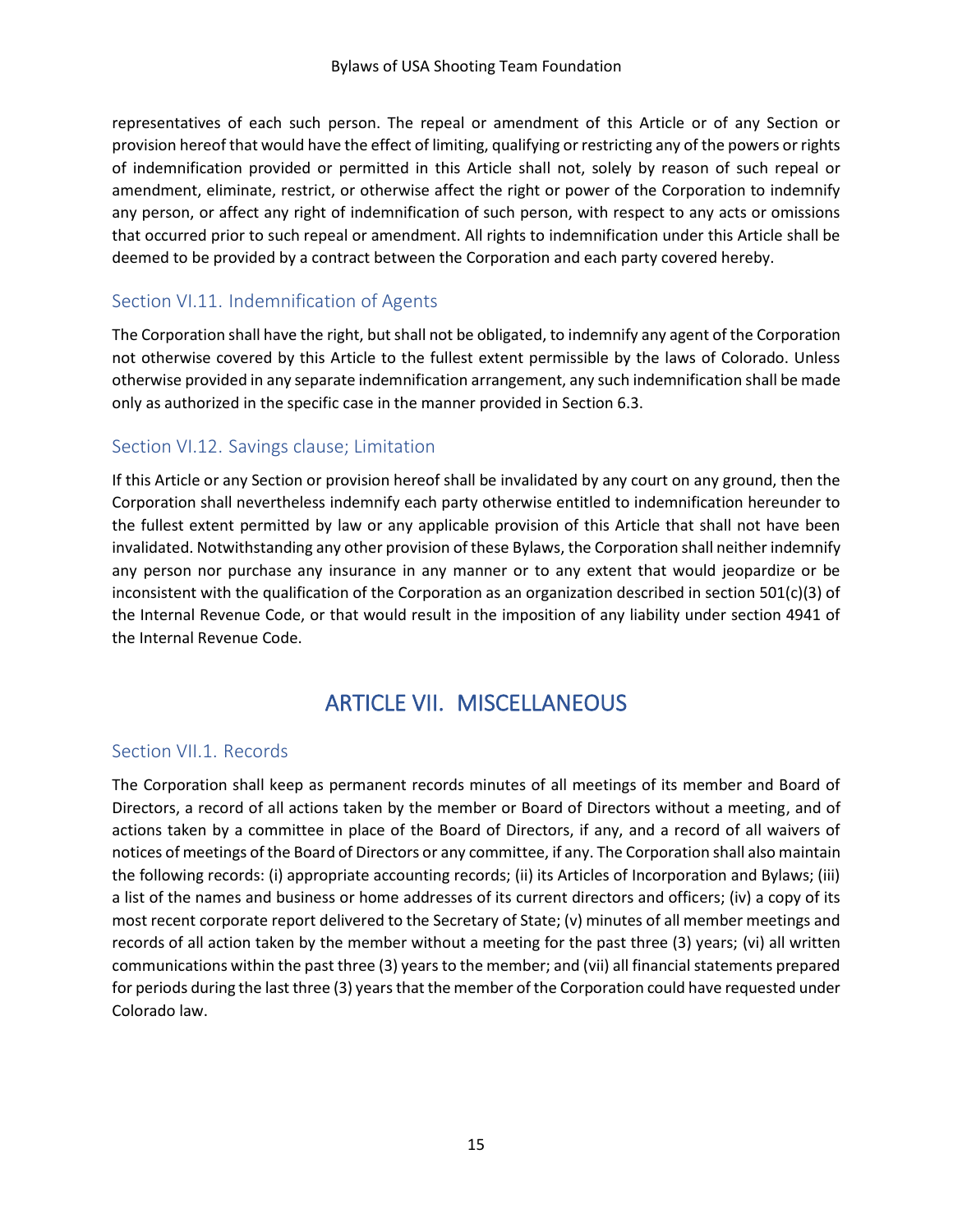# <span id="page-19-0"></span>Section VII.2. Inspection and Copying of Corporate Records

Upon written demand delivered at least five (5) business days before the date on which the member wishes to inspect and copy any of the corporate records identified in Section 7.1 of this Article, the member, its agent, or its attorney is entitled to inspect and copy such records during regular business hours at the Corporation's principal office. The Corporation may impose a reasonable charge, covering the costs of labor and material, for copies of the documents provided. The charge may not exceed the estimated cost of production and reproduction of the records. The member may also inspect any other records at a reasonable location specified by the Corporation upon the same terms and conditions. Further, in order to inspect and copy any records of the corporation, the member must meet any other requirements imposed by applicable law, including the following: (i) the demand must be made in good faith and for a proper purpose; (ii) the member must describe with reasonable particularity the purpose and the records the member desires to inspect; and (iii) the records must be directly connected with the described purpose.

# <span id="page-19-1"></span>Section VII.3. Financial Statements

Upon the written request of the member, the Corporation shall mail to the member its most recent annual financial statements, if any, and its most recently published financial statements, if any, showing in reasonable detail its assets and liabilities and results of its operations.

## <span id="page-19-2"></span>Section VII.4. Conveyances and Encumbrances

Property of the Corporation may be assigned, conveyed or encumbered by such officers of the Corporation as may be authorized to do so by the Board of Directors, and such authorized persons shall have power to execute and deliver any and all instruments of assignment, conveyance, and encumbrance; however, the sale, exchange, lease, or other disposition of all or substantially all of the property and assets of the Corporation shall be authorized and approved by the member only in the manner prescribed in the Articles of incorporation.

## <span id="page-19-3"></span>Section VII.5. Fiscal Year

The fiscal year of the Corporation shall be a calendar year, unless otherwise established by the Board of Directors.

#### <span id="page-19-4"></span>Section VII.6. References to Internal Revenue Code

All references in these Bylaws to provisions of the Internal Revenue Code are to the provisions of the Internal Revenue Code of 1986, as amended, and to the corresponding provisions of any subsequent federal tax laws.

## <span id="page-19-5"></span>Section VII.7. Severability

The invalidity of any provision of these Bylaws shall not affect the other provisions hereof, and in such event these Bylaws shall be construed in all respects as if such invalid provision were omitted.